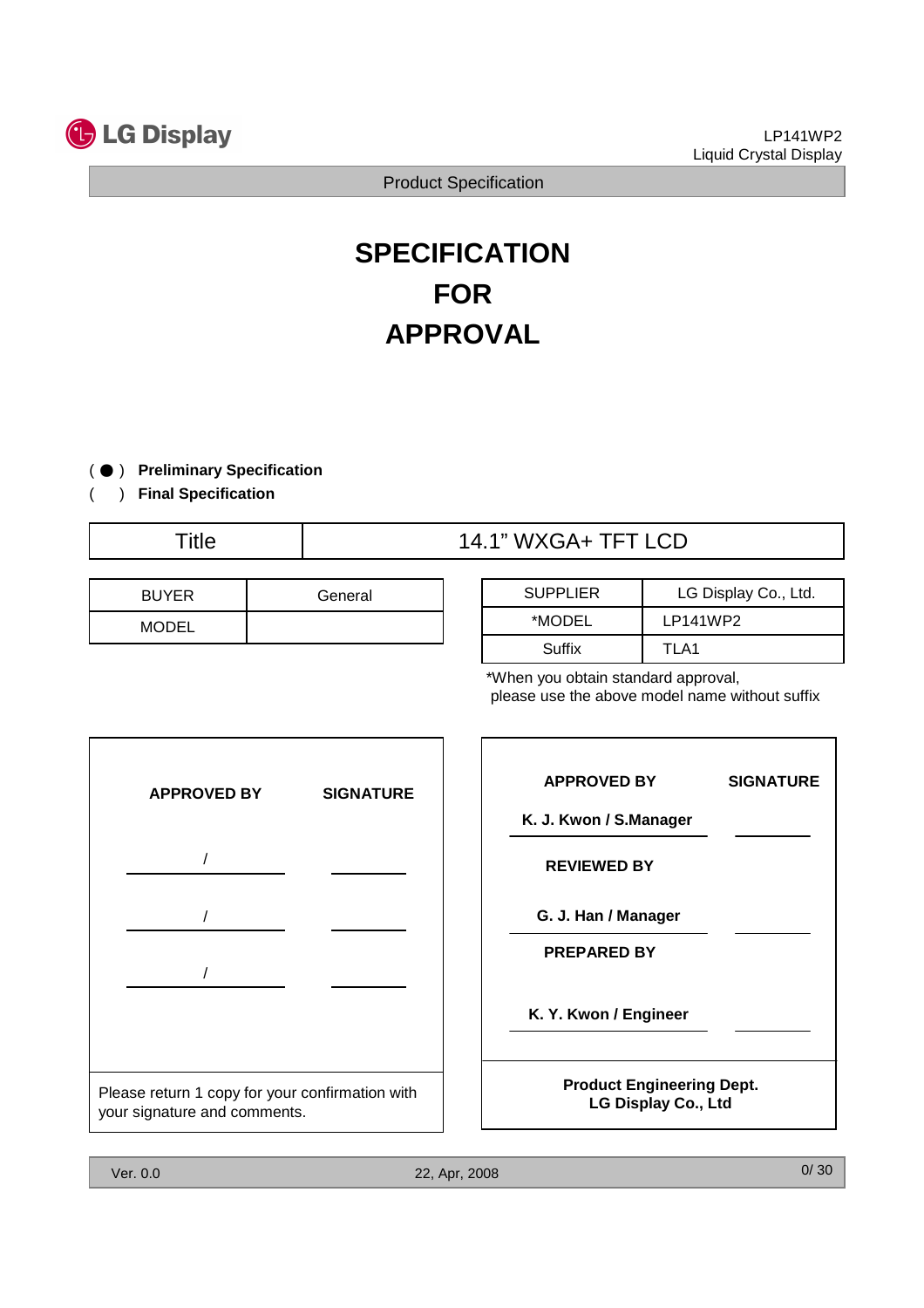

# **Contents**

| <b>No</b>      | <b>ITEM</b>                  | Page       |
|----------------|------------------------------|------------|
|                | <b>CONTENTS</b>              | 1          |
|                | RECORD OF REVISIONS          | 2          |
| 1              | <b>GENERAL DESCRIPTION</b>   | 3          |
| 2              | ABSOLUTE MAXIMUM RATINGS     | 4          |
| 3              | ELECTRICAL SPECIFICATIONS    |            |
| $3 - 1$        | ELECTRICAL CHARACTREISTICS   | $\sqrt{5}$ |
| $3 - 2$        | <b>INTERFACE CONNECTIONS</b> | 6          |
| $3-3$          | SIGNAL TIMING SPECIFICATIONS | 8          |
| $3 - 4$        | SIGNAL TIMING WAVEFORMS      | 10         |
| $3-5$          | COLOR INPUT DATA REFERNECE   | 11         |
| $3-6$          | POWER SEQUENCE               | 12         |
| 4              | OPTICAL SFECIFICATIONS       | 13         |
| 5              | MECHANICAL CHARACTERISTICS   | 16         |
| 6              | <b>RELIABLITY</b>            | 20         |
| $\overline{7}$ | INTERNATIONAL STANDARDS      |            |
| $7 - 1$        | <b>SAFETY</b>                | 21         |
| $7 - 2$        | EMC                          | 21         |
| 8              | <b>PACKING</b>               |            |
| $8 - 1$        | DESIGNATION OF LOT MARK      | 22         |
| $8 - 2$        | <b>PACKING FORM</b>          | 22         |
| 9              | <b>PRECAUTIONS</b>           | 23         |
|                |                              |            |
|                |                              |            |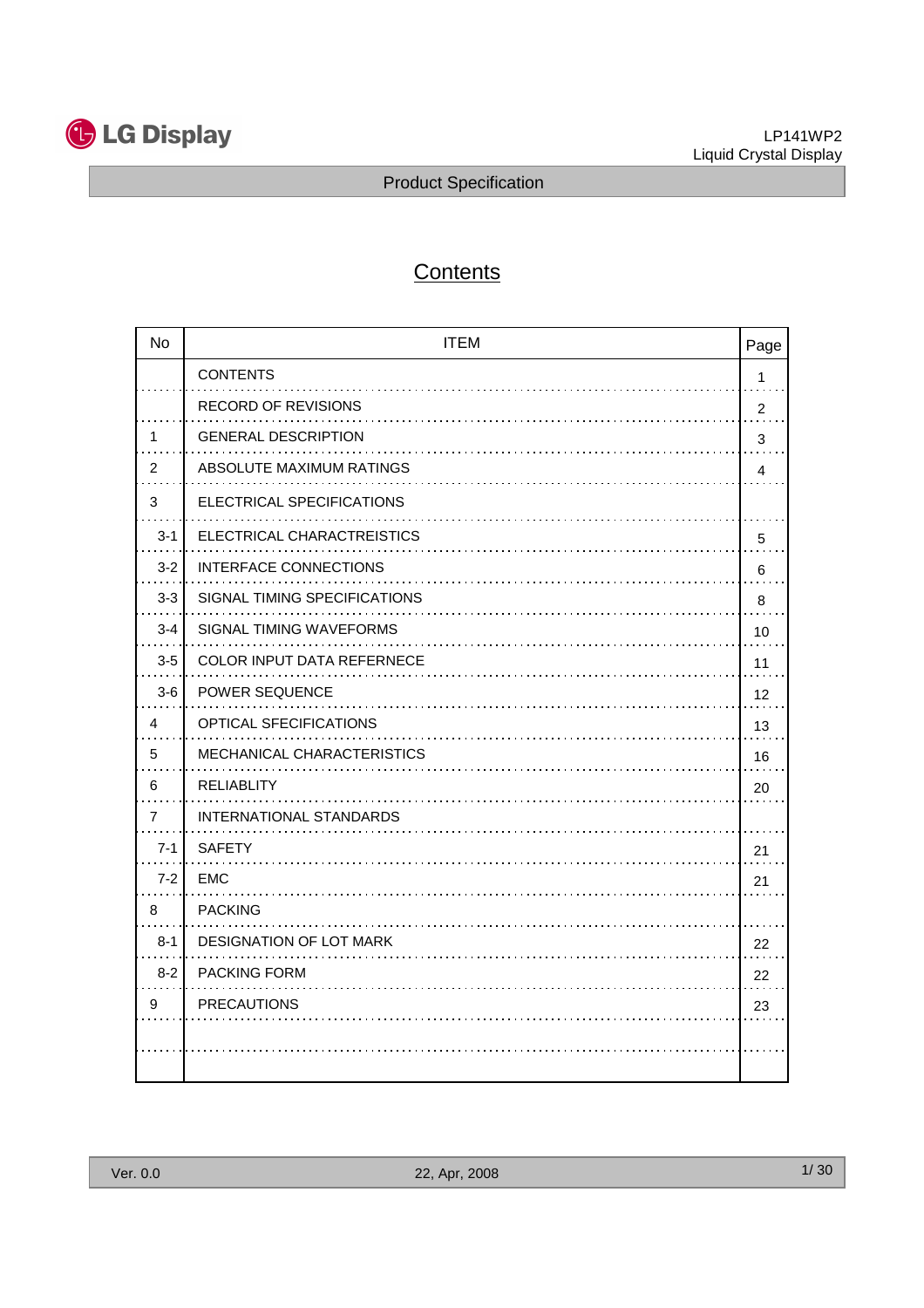

# **RECORD OF REVISIONS**

| Revision No | <b>Revision Date</b> | Page           | Description                                    | EDID<br>ver |
|-------------|----------------------|----------------|------------------------------------------------|-------------|
| $0.0\,$     | 22. Apr. 2008        | $\blacksquare$ | <b>First Draft (Preliminary Specification)</b> | $0.0\,$     |
|             |                      |                |                                                |             |
|             |                      |                |                                                |             |
|             |                      |                |                                                |             |
|             |                      |                |                                                |             |
|             |                      |                |                                                |             |
|             |                      |                |                                                |             |
|             |                      |                |                                                |             |
|             |                      |                |                                                |             |
|             |                      |                |                                                |             |
|             |                      |                |                                                |             |
|             |                      |                |                                                |             |
|             |                      |                |                                                |             |
|             |                      |                |                                                |             |
|             |                      |                |                                                |             |
|             |                      |                |                                                |             |
|             |                      |                |                                                |             |
|             |                      |                |                                                |             |
|             |                      |                |                                                |             |
|             |                      |                |                                                |             |
|             |                      |                |                                                |             |
|             |                      |                |                                                |             |
|             |                      |                |                                                |             |
|             |                      |                |                                                |             |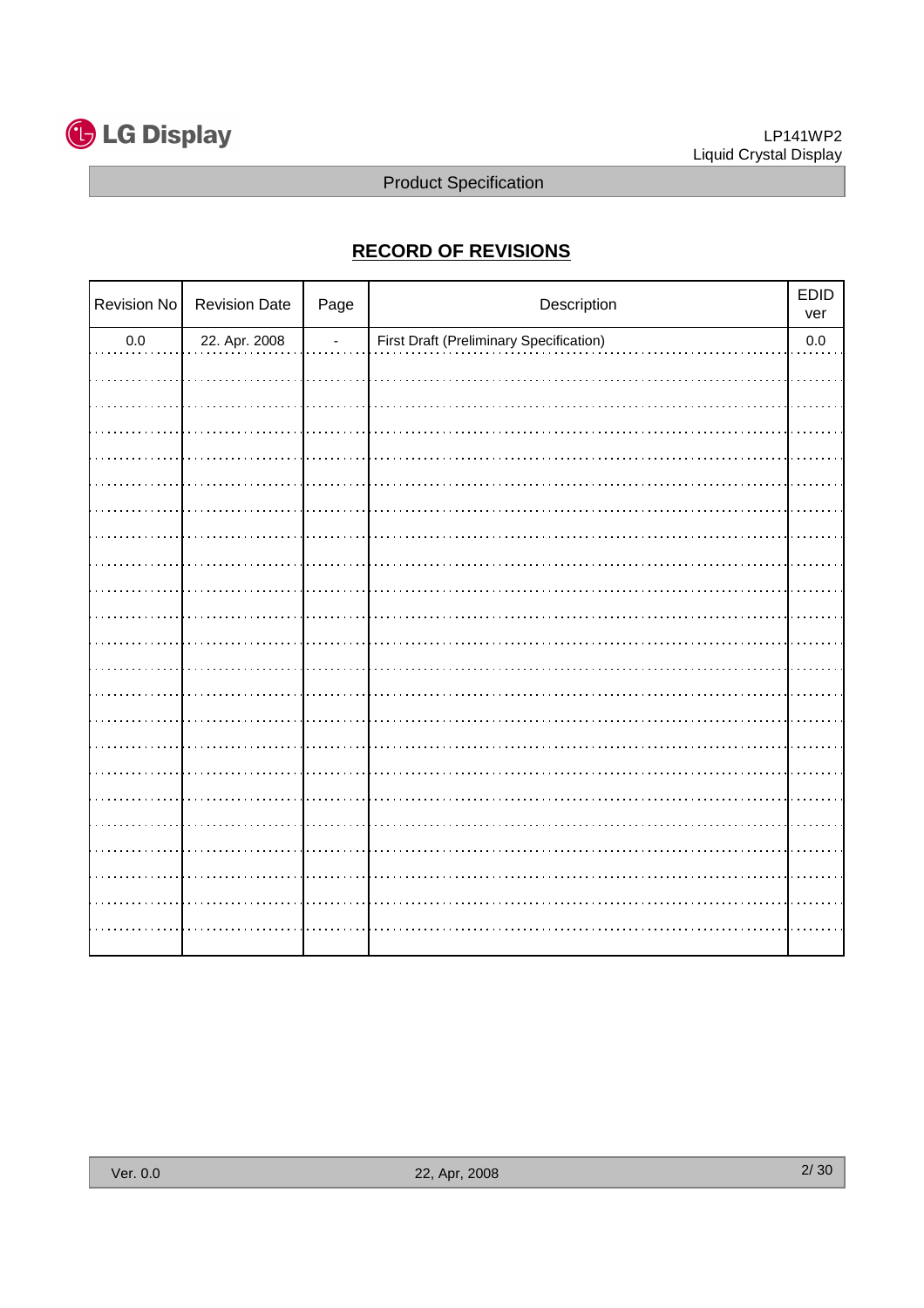#### **1. General Description**

The LP141WP2 is a Color Active Matrix Liquid Crystal Display with an integral LED backlight system. The matrix employs a-Si Thin Film Transistor as the active element. It is a transmissive type display operating in the normally white mode. This TFT-LCD has 14.1 inches diagonally measured active display area with WXGA+ resolution(1440 horizontal by 900 vertical pixel array). Each pixel is divided into Red, Green and Blue sub-pixels or dots which are arranged in vertical stripes. Gray scale or the brightness of the sub-pixel color is determined with a 6-bit gray scale signal for each dot, thus, presenting a palette of more than 262,144 colors.

The LP141WP2 has been designed to apply the interface method that enables low power, high speed, low EMI.

The LP141WP2 is intended to support applications where thin thickness, low power are critical factors and graphic displays are important. In combination with the vertical arrangement of the sub-pixels, the LP141WP2 characteristics provide an excellent flat display for office automation products such as Notebook PC.



#### **General Features**

| Active Screen Size            | 14.1 inches diagonal                                                              |
|-------------------------------|-----------------------------------------------------------------------------------|
| <b>Outline Dimension</b>      | 320.0 (H) $\times$ 207.0 (V) $\times$ 5.5(D, max.) mm                             |
| Pixel Pitch                   | $0.2106$ mm $\times$ 0.2106 mm                                                    |
| <b>Pixel Format</b>           | 1440 horiz. by 900 vert. Pixels RGB strip arrangement                             |
| Color Depth                   | 6-bit. 262.144 colors                                                             |
| Luminance, White              | 300 cd/m <sup>2</sup> (Typ., $@l_{LED} = 19mA$ ), 5 points Average                |
| <b>Power Consumption</b>      | Total 5.45Watt @ LCM circuit 1.55W(Typ.), B/L 3.3 W (Typ.), LED Driver 0.6W(Typ.) |
| Weight                        | 375q(Max.)                                                                        |
| <b>Display Operating Mode</b> | Transmissive mode, normally white                                                 |
| <b>Surface Treatment</b>      | Hard coating (3H) Anti Glare treatment of the front polarizer                     |
| RoHS Comply                   | Yes                                                                               |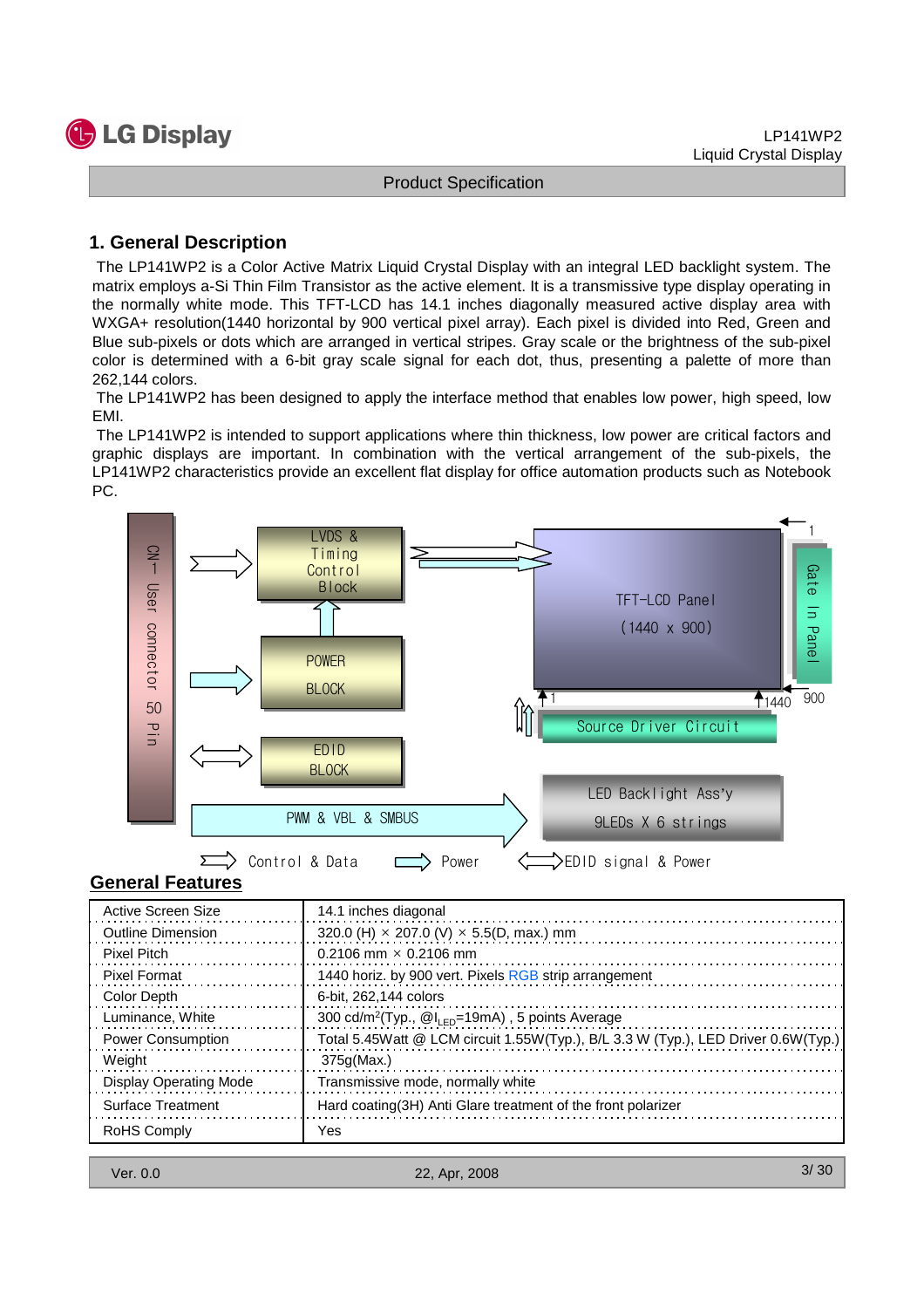

## **2. Absolute Maximum Ratings**

The following are maximum values which, if exceeded, may cause faulty operation or damage to the unit.

| Parameter                         | Symbol      |        | Values | Units   | <b>Notes</b>            |
|-----------------------------------|-------------|--------|--------|---------|-------------------------|
|                                   |             | Min    | Max    |         |                         |
| Power Input Voltage               | VCC         | $-0.3$ | 4.0    | Vdc     | at $25 \pm 5^{\circ}$ C |
| <b>Operating Temperature</b>      | Тор         |        | 50     | $\circ$ |                         |
| Storage Temperature               | Hst         | $-20$  | 60     | ം       |                         |
| <b>Operating Ambient Humidity</b> | <b>HOP</b>  | 10     | 90     | %RH     |                         |
| Storage Humidity                  | <b>H</b> st | 10     | 90     | %RH     |                         |

#### **Table 1. ABSOLUTE MAXIMUM RATINGS**

Note : 1. Temperature and relative humidity range are shown in the figure below. Wet bulb temperature should be 39°C Max, and no condensation of water.



**Dry Bulb Temperature [**℃**]**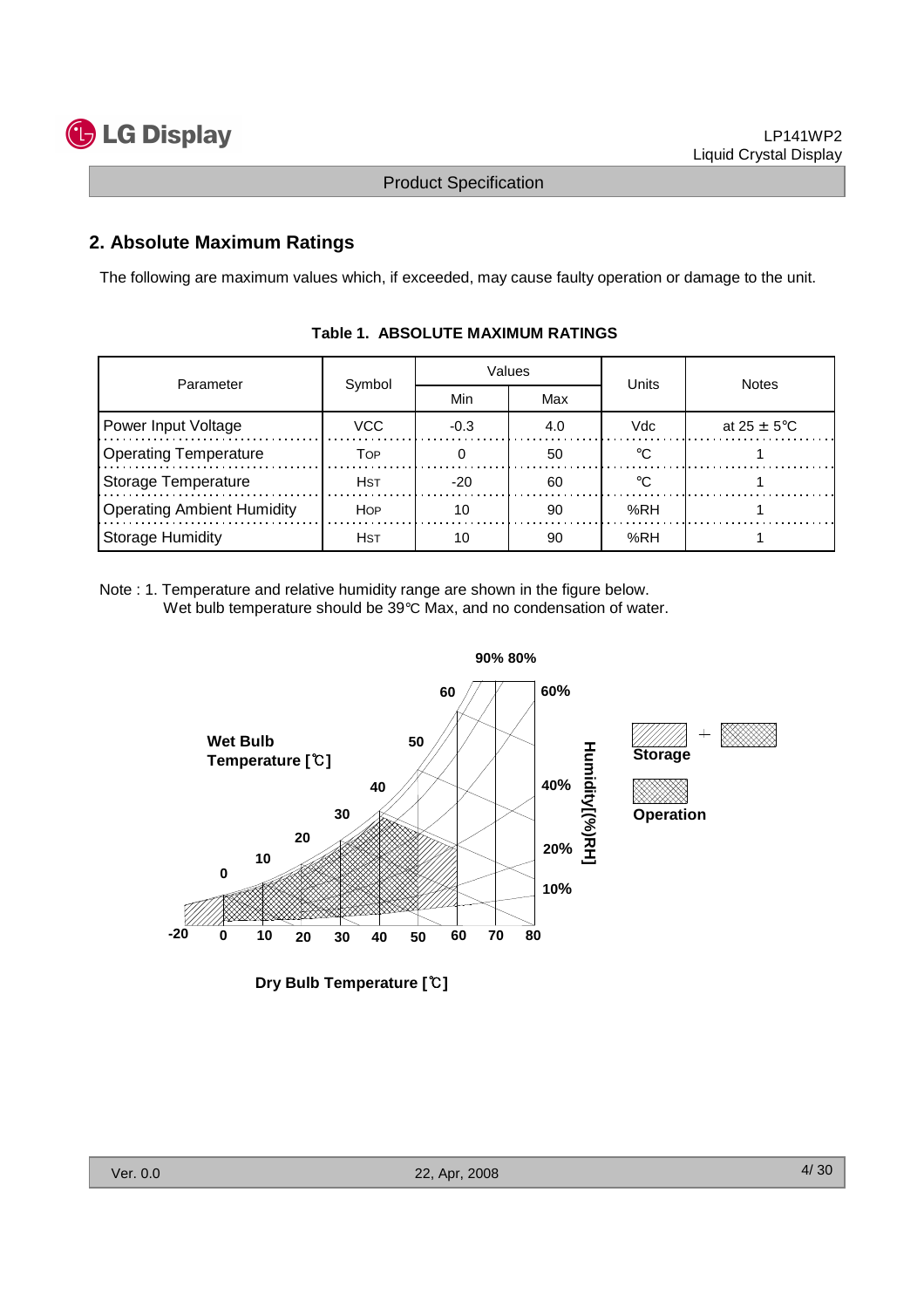

#### **3. Electrical Specifications**

## **3-1. Electrical Characteristics**

The LP141WP2 requires two power inputs. One is employed to power the LCD electronics and to drive the TFT array and liquid crystal. The second input which powers the LED BL.

|                              |                  |        | Values |      |            |              |
|------------------------------|------------------|--------|--------|------|------------|--------------|
| Parameter                    | Symbol           | Min    | Typ    | Max  | Unit       | <b>Notes</b> |
| MODULE:                      |                  |        |        |      |            |              |
| Power Supply Input Voltage   | VCC.             | 3.0    | 3.3    | 3.6  | $V_{DC}$   |              |
| Power Supply Input Current   | $I_{\rm CC}$     | 400    | 470    | 540  | mA         |              |
| <b>Power Consumption</b>     | Рc               |        | 1.55   | 1.78 | Watt       |              |
| Differential Impedance       | Zm               | 90     | 100    | 110  | Ohm        | 2            |
| LED Backlight:               |                  |        |        |      |            |              |
| <b>Operating Voltage</b>     | $V_{LED}$        |        | 28.8   | 30.6 | V          | 3            |
| Operating Current per string | <sup>I</sup> LED |        | 19     |      | mA         |              |
| <b>Power Consumption</b>     | $P_{BL}$         |        | 3.3    | 3.5  | Watt       | 5            |
| Life Time                    |                  | 10.000 |        |      | <b>Hrs</b> | 6            |

|  |  | <b>Table 2. ELECTRICAL CHARACTERISTICS</b> |  |
|--|--|--------------------------------------------|--|
|--|--|--------------------------------------------|--|

Note)

1. The specified current and power consumption are under the Vcc =  $3.3V$ ,  $25°C$ , fv =  $60Hz$  condition whereas Mosaic pattern is displayed and fv is the frame frequency.



- 2. This impedance value is needed to proper display and measured form LVDS Tx to the mating connector.
- 3. The variance of the voltage is  $\pm$  10%.
- 4. The typical operating current is for the typical surface luminance  $(L_{WH})$  in optical characteristics.  $I_{\text{LED}}$  is the current of each LEDs' string, LED backlight has 6 strings on it.
- 5. The LED power consumption shown above does not include power of external LED driver circuit for typical current condition.
- 6. The life time is determined as the time at which brightness of LED is 50% compare to that of initial value at the typical LED current.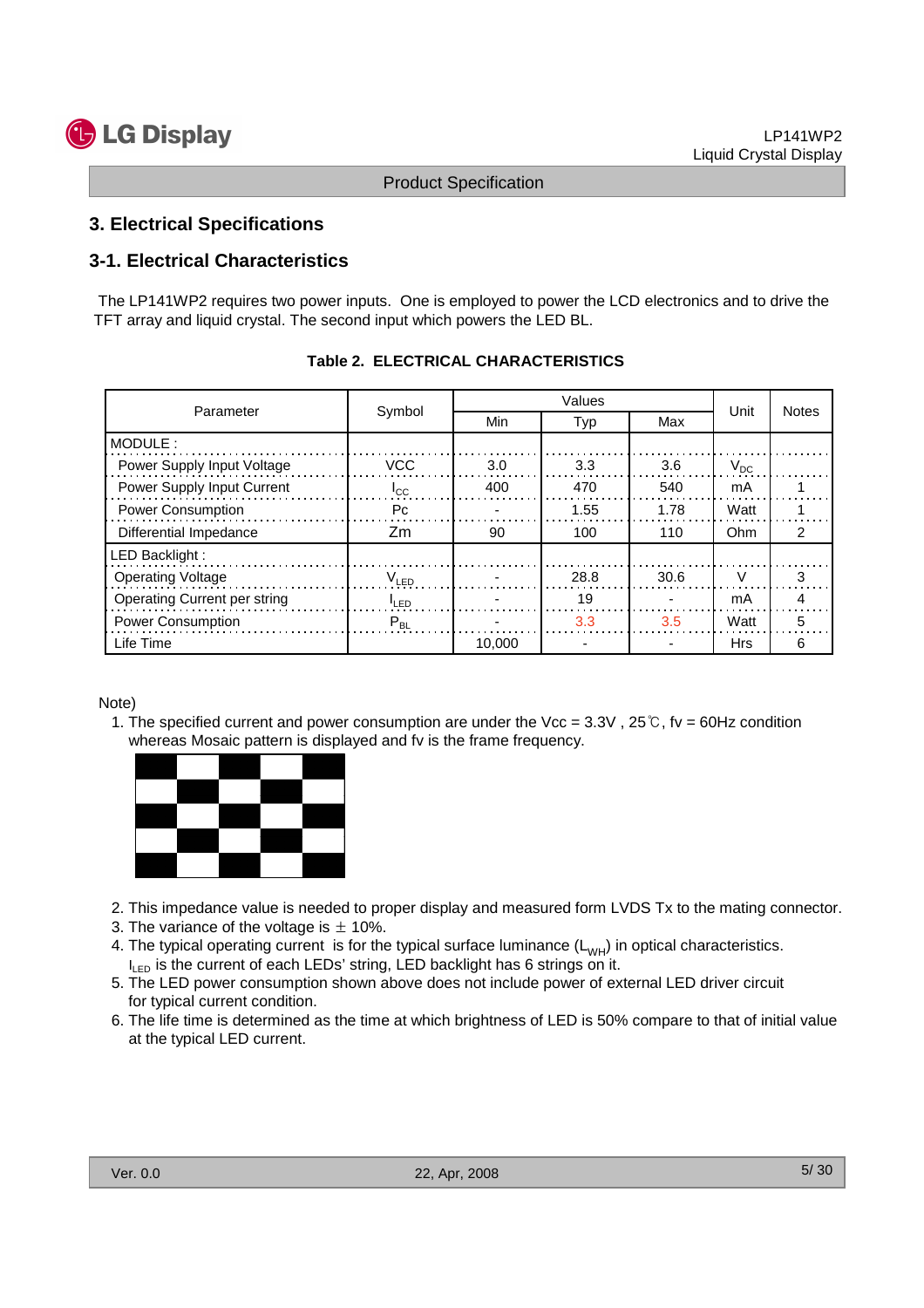

#### **3-2. Interface Connections**

This LCD employs two interface connections, a 50 pin connector is used for the module electronics interface and the other connector is used for the internal backlight system. The electronics interface connector is a model FI-VHP50S manufactured by JAE.

| Pin | Symbol           | Description                            | Notes                                                                    |
|-----|------------------|----------------------------------------|--------------------------------------------------------------------------|
| 1   | Test Loop        | Test Loop (only to pin 30)             | 1, Interface chips<br>1.1 LCD : SW, ST2_BS (LCD Controller)              |
| 2   | VEEDID           | EDID 3.3V power                        | including LVDS Receiver                                                  |
| 3   | VSS              | Ground                                 | 1.2 System:<br>* Pin to Pin compatible with LVDS                         |
| 4   | CLK EEDID        | EDID clock                             | 2.Connector                                                              |
| 5   | DATA EEDID       | EDID data                              | 2.1 LCD: JAE FI-VHP50 or equivalent                                      |
| 6   | VSS              | Ground                                 | (1.0 mm thickness, lock-in type,<br>pin 1 starts from left on the front) |
| 7   | Odd_Rin0-        | Negative LVDS differential data input  | 2.2 Mating: JAE FI-VHP50 series or<br>equivalent (micro-coax type)       |
| 8   | Odd_Rin0+        | Positive LVDS differential data input  | 2.3 Connector pin arrangement<br>LCD rear view                           |
| 9   | VSS1             | Ground                                 |                                                                          |
| 10  | Odd_Rin1-        | Negative LVDS differential data input  | 50                                                                       |
| 11  | Odd_Rin1+        | Positive LVDS differential data input  |                                                                          |
| 12  | VSS <sub>2</sub> | Ground                                 |                                                                          |
| 13  | Odd Rin2-        | Negative LVDS differential data input  | [LCD Module Rear View]                                                   |
| 14  | Odd_Rin2+        | Positive LVDS differential data input  |                                                                          |
| 15  | VSS3             | Ground                                 |                                                                          |
| 16  | Odd ClkIN-       | Negative LVDS differential clock input |                                                                          |
| 17  | Odd_ClkIN+       | Positive LVDS differential clock input |                                                                          |
| 18  | VSS4             | Ground                                 |                                                                          |
| 19  | Even_Rin0-       | Negative LVDS differential data input  |                                                                          |
| 20  | Even_Rin0+       | Positive LVDS differential data input  |                                                                          |
| 21  | VSS <sub>5</sub> | Ground                                 |                                                                          |
| 22  | Even_Rin1-       | Negative LVDS differential data input  |                                                                          |
| 23  | $Even_Rin1+$     | Positive LVDS differential data input  |                                                                          |
| 24  | VSS6             | Ground                                 |                                                                          |
| 25  | Even_Rin2-       | Negative LVDS differential data input  |                                                                          |
| 26  | Even_Rin2+       | Positive LVDS differential data input  |                                                                          |
| 27  | VSS7             | Ground                                 |                                                                          |
| 28  | Even ClkIN-      | Negative LVDS differential clock input |                                                                          |
| 29  | Even_ClkIN+      | Positive LVDS differential clock input |                                                                          |
| 30  | Test Loop        | Test Loop (only to pin 1)              |                                                                          |

#### **Table 3. MODULE CONNECTOR PIN CONFIGURATION (CN1)**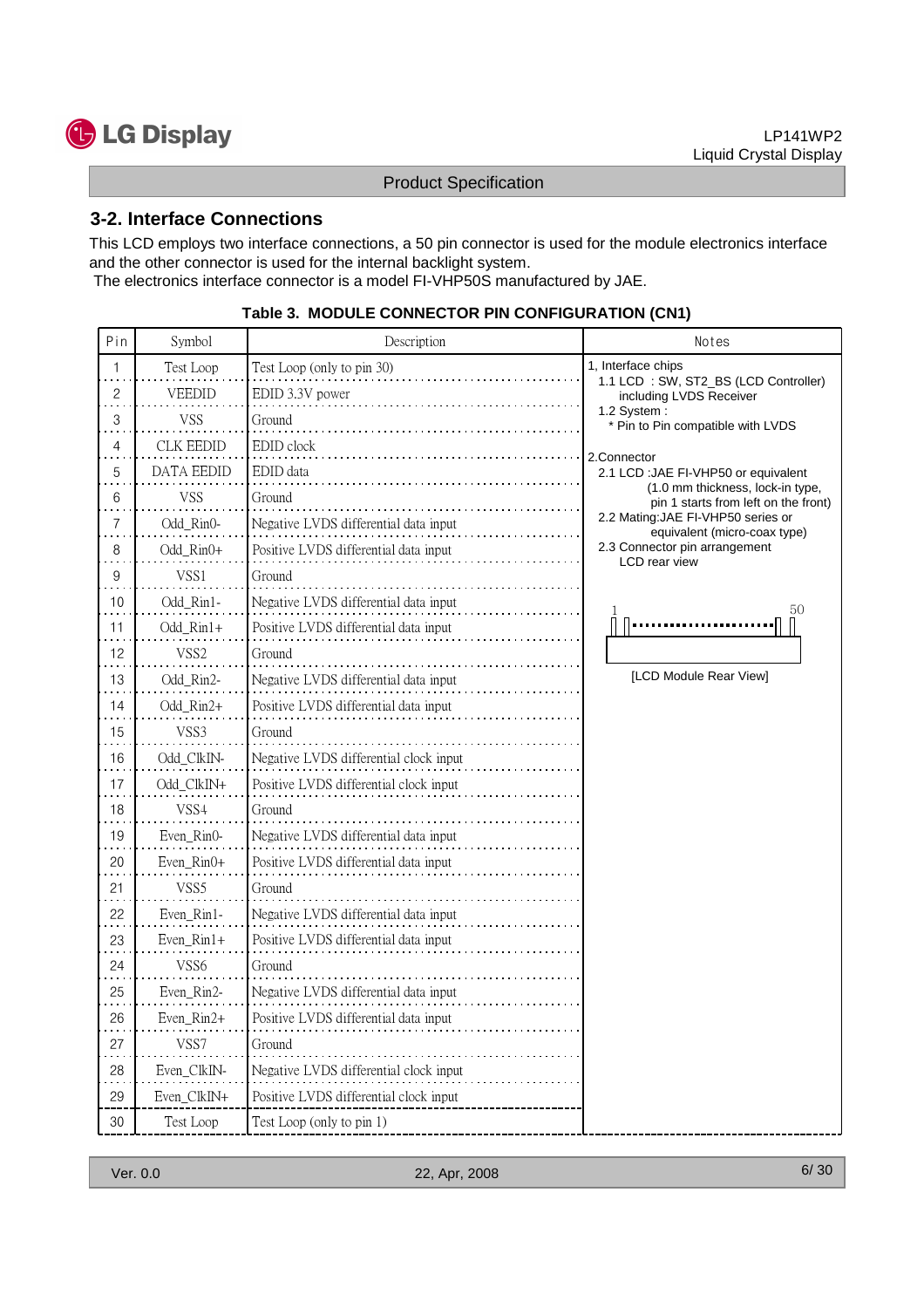

#### LP141WP2 Liquid Crystal Display

### Product Specification

|    | <b>CONNTST</b> | Connector test (only to pin 20) |
|----|----------------|---------------------------------|
| 2  | <b>VDD</b>     | Logic power 3.3V                |
| 3  | <b>VDD</b>     | Logic power 3.3V                |
| 4  | TEST(BIST_EN)  | Panel Self Test                 |
| 5  | $+5V_ALW$      | No connection                   |
| 6  | <b>VSS</b>     | Ground                          |
| 7  | <b>VSS</b>     | Ground                          |
| 8  | PWM_BL         | PWM brightness control          |
| 9  | VBL-           | LED power return                |
| 10 | VBL-           | LED power return                |
| 11 | VBL-           | LED power return                |
| 12 | VBL-           | LED power return                |
| 13 | NC             | No connect                      |
| 14 | $VBL+$         | $7V \sim 20V$ LED power         |
| 15 | $VBL+$         | $7V \sim 20V$ LED power         |
| 16 | $VBL+$         | $7V \sim 20V$ LED power         |
| 17 | $VBL+$         | $7V \sim 20V$ LED power         |
| 18 | SMB_DATA       | SMBus Data                      |
| 19 | SMB_CLK        | SMBus Clk                       |
| 20 | <b>CONNTST</b> | Connector test(only to pin 1)   |

The LED backlight connector is a model TF12-9S-0.5H, manufactured by Hirose.

#### **Table 4. BACKLIGHT CONNECTOR PIN CONFIGURATION (CN2)**

| Pin | Symbol           | Description            | <b>Notes</b> |
|-----|------------------|------------------------|--------------|
|     | Vdc(1,2,3,4,5,6) | LED Anode(Positive)    |              |
| 2   | Vdc(1,2,3,4,5,6) | LED Anode(Positive)    |              |
| 3   | NC.              | No Connection          |              |
|     | Vdc1             | LED Cathode (Negative) |              |
| 5   | Vdc2             | LED Cathode (Negative) |              |
| 6   | Vdc3             | LED Cathode (Negative) |              |
|     | Vdc4             | LED Cathode (Negative) |              |
| 8   | Vdc <sub>5</sub> | LED Cathode (Negative) |              |
| 9   | Vdc <sub>6</sub> | LED Cathode (Negative) |              |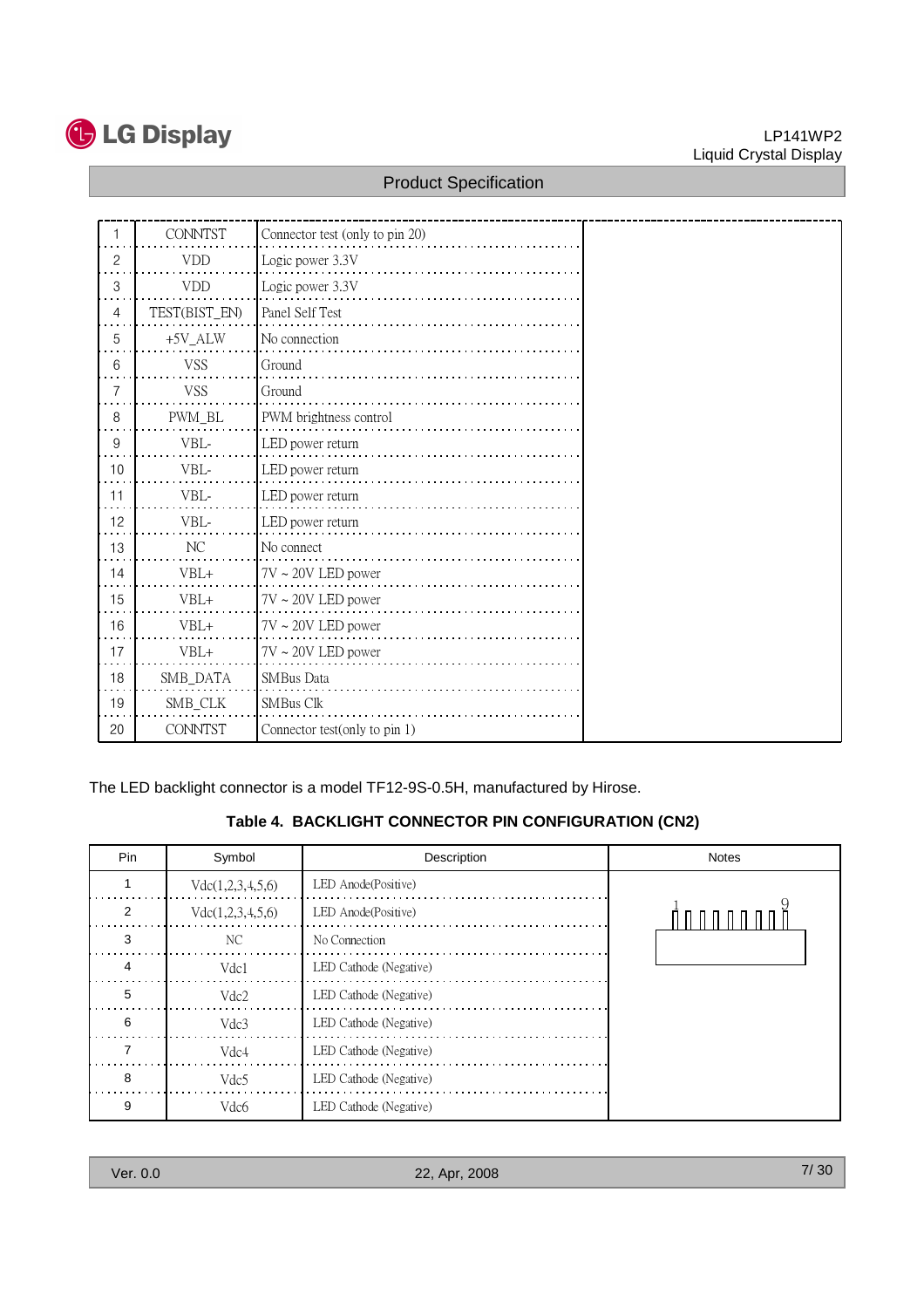# **3-3. LVDS Signal Timing Specifications**

# **3-3-1. DC Specification**



| <b>Description</b>               | Symb<br>οl | Min | Max | Unit | <b>Notes</b> |
|----------------------------------|------------|-----|-----|------|--------------|
| <b>LVDS Differential Voltage</b> | $IV_{ID}$  | 100 | 600 | mV   |              |
| LVDS Common mode Voltage         | $V_{CM}$   | 0.6 | 1.8 |      |              |
| LVDS Input Voltage Range         | $V_{IN}$   | 0.3 | 2.1 |      | -            |

# **3-3-2. AC Specification**

| $T_{\rm{clk}}$<br><b>LVDS Clock</b><br><b>LVDS Data</b><br>$t_{SKEW}$ ( $F_{clk}$ = 1/ $T_{clk}$ )<br>∩₹<br>1) 85MHz > Fclk $\geq$ 65MHz : -400 ~ +400<br>2) 65MHz > Fclk $\geq$ 25MHz : -600 $\sim$ +600<br>tskew |                             |        |            |                  |                              |  |  |
|--------------------------------------------------------------------------------------------------------------------------------------------------------------------------------------------------------------------|-----------------------------|--------|------------|------------------|------------------------------|--|--|
| <b>Description</b>                                                                                                                                                                                                 | Symbol                      | Min    | <b>Max</b> | Unit             | <b>Notes</b>                 |  |  |
|                                                                                                                                                                                                                    | t <sub>SKEW</sub>           | $-400$ | $+400$     | ps               | 85MHz > Fclk $\geq$<br>65MHz |  |  |
| LVDS Clock to Data Skew Margin                                                                                                                                                                                     | t <sub>SKEW</sub>           | - 600  | $+600$     | ps               | 65MHz > Fclk $\geq$<br>25MHz |  |  |
| LVDS Clock to Clock Skew Margin (Even<br>to Odd)                                                                                                                                                                   | <sup>L</sup> SKEW_EO        | $-1/7$ | $+1/7$     | $T_{\text{clk}}$ |                              |  |  |
| Maximum deviation<br>of input clock frequency during SSC                                                                                                                                                           | $F_{DEV}$                   |        | ± 3        | %                |                              |  |  |
| Maximum modulation frequency<br>of input clock during SSC                                                                                                                                                          | $\mathsf{F}_{\mathsf{MOD}}$ |        | 200        | <b>KHz</b>       |                              |  |  |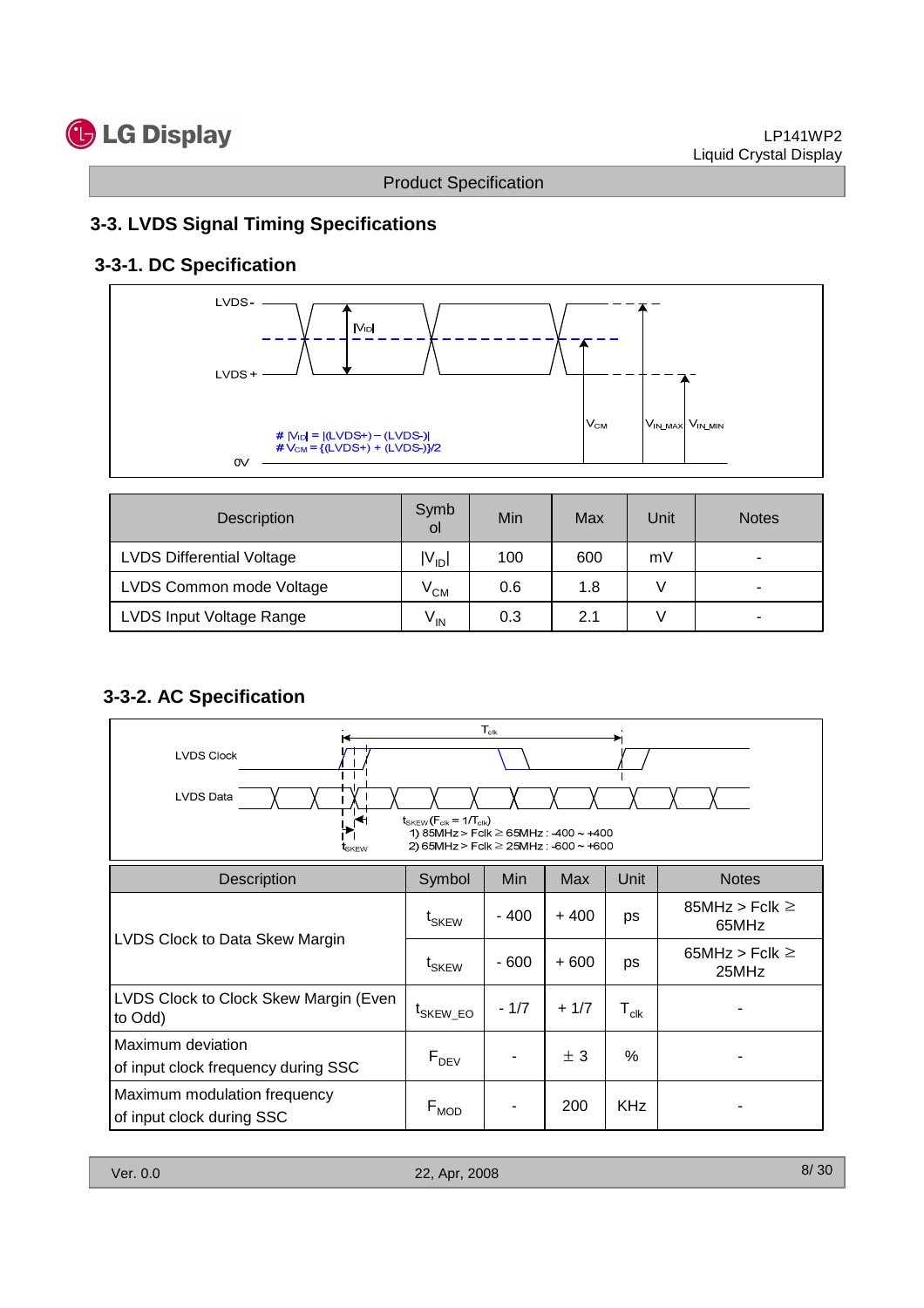# **C** LG Display

LP141WP2 Liquid Crystal Display



< Clock skew margin between channel >



< Spread Spectrum >





< LVDS Data Format >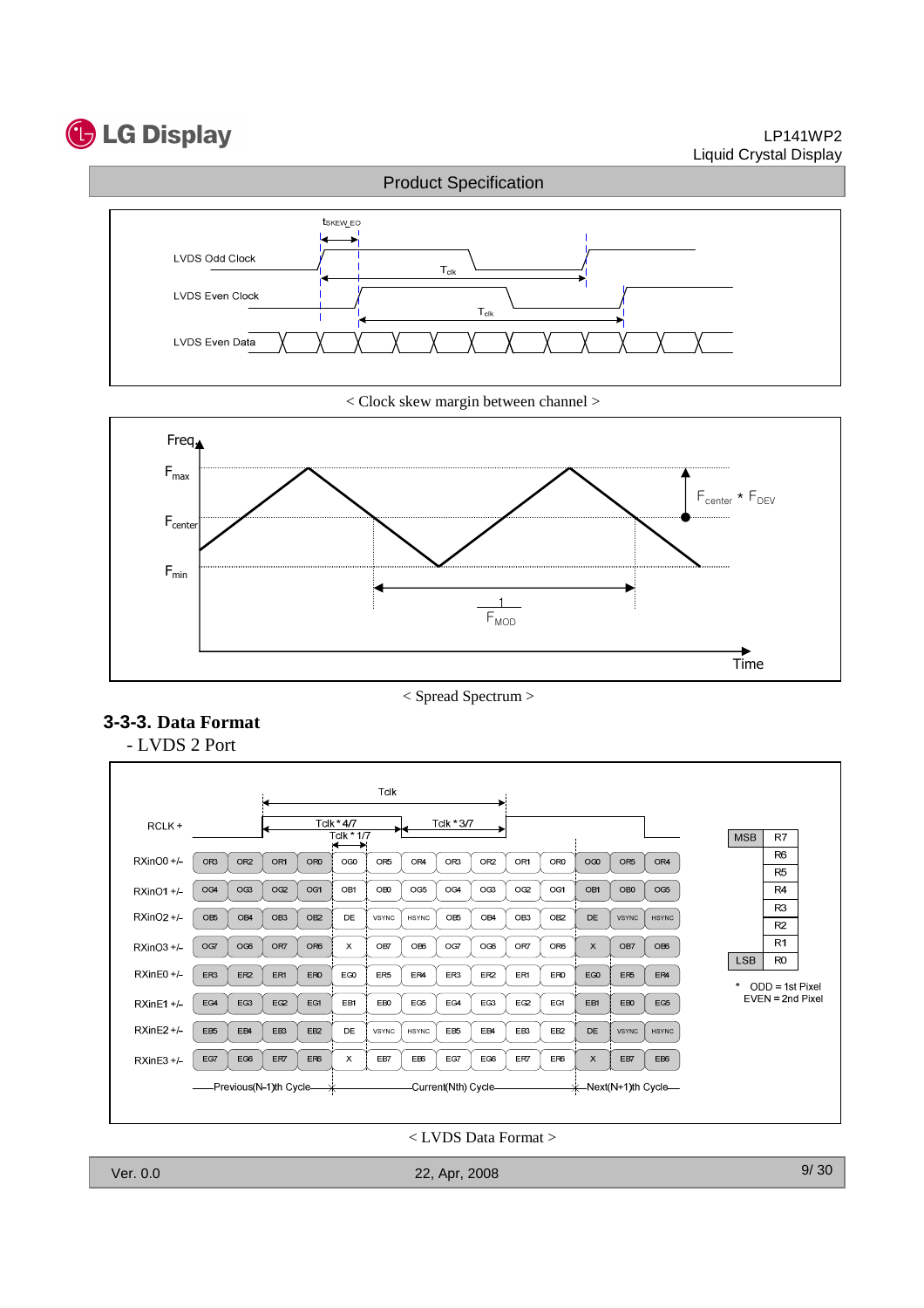

# **3-3-4. Signal Timing Specifications**

This is the signal timing required at the input of the User connector. All of the interface signal timing should be satisfied with the following specifications and specifications of LVDS Tx/Rx for its proper operation.

| <b>ITEM</b>    | Symbol                    | Min.                   | Typ.           | Max. | Unit                     | Note |  |
|----------------|---------------------------|------------------------|----------------|------|--------------------------|------|--|
| <b>DCLK</b>    | Frequency                 | f $c_{L\underline{K}}$ |                | 50.8 | $\overline{\phantom{a}}$ | MHz  |  |
| Hsync          | Active                    | $tw_{HA}$              | 896            | 912  | 928                      |      |  |
|                | Period                    | $t_{HP}$               | 16             | 16   | 16                       | tCLK |  |
|                | Width-Active              | $t_{WH}$               | 720            | 720  | 720                      |      |  |
| Vsync          | Active                    | t w <sub>VA</sub>      | 920            | 926  | 939                      |      |  |
|                | Per iod                   | $t_{VP}$               | 3              | 6    | 10                       | tHP  |  |
|                | Width-Active              | $t_{\text{WV}}$        | 900            | 900  | 900                      |      |  |
| Data<br>Enable | Horizontal back<br>porch  | $t_{\sf HBP}$          | 144            | 152  | 160                      |      |  |
|                | Horizontal front<br>porch | $t_{HFP}$              | 20             | 24   | 28                       | tCLK |  |
|                | Vertical back<br>porch    | $t_{VBP}$              | 12             | 17   | 23                       |      |  |
|                | Vertical front<br>porch   | $t_{VFP}$              | $\overline{2}$ | 3    | 6                        | tHP  |  |

#### **Table 5. TIMING TABLE**

# **3-4. Signal Timing Waveforms**

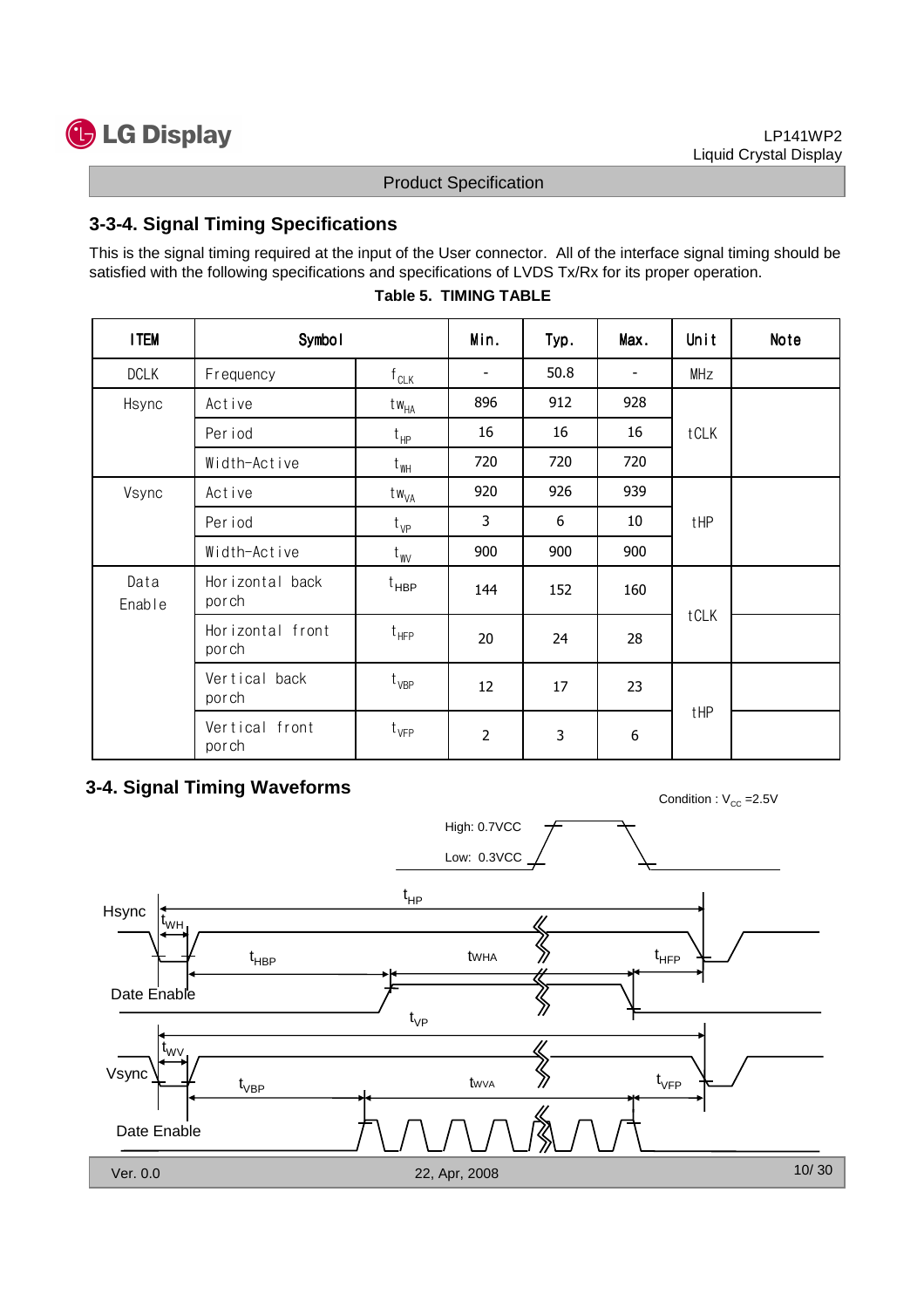

## **3-5. Color Input Data Reference**

The brightness of each primary color (red,green and blue) is based on the 6-bit gray scale data input for the color ; the higher the binary input, the brighter the color. The table below provides a reference for color versus data input.

|              |                   |                |              |                |                |                |                     |                |                | Input Color Data |                |              |                |                |              |                |             |              |             |
|--------------|-------------------|----------------|--------------|----------------|----------------|----------------|---------------------|----------------|----------------|------------------|----------------|--------------|----------------|----------------|--------------|----------------|-------------|--------------|-------------|
|              | Color             |                |              | <b>RED</b>     |                |                |                     |                |                | <b>GREEN</b>     |                |              |                |                |              | <b>BLUE</b>    |             |              |             |
|              |                   | <b>MSB</b>     |              |                |                |                |                     | LSB MSB        |                |                  |                |              |                | LSB   MSB      |              |                |             |              | <b>LSB</b>  |
|              |                   | <b>R5</b>      | <b>R4</b>    | R <sub>3</sub> | R <sub>2</sub> | R <sub>1</sub> | R <sub>0</sub>      | G 5            | G 4            | G <sub>3</sub>   | G <sub>2</sub> | G 1          | G <sub>0</sub> | <b>B</b> 5     | <b>B4</b>    | <b>B3</b>      | <b>B2</b>   | <b>B</b> 1   | <b>B</b> 0  |
|              | <b>Black</b>      | $\overline{0}$ | $\mathbf 0$  | 0              | $\mathbf 0$    | $\overline{0}$ | 0                   | $\mathbf 0$    | $\overline{0}$ | 0                | 0              | $\pmb{0}$    | $\mathbf 0$    | $\mathbf 0$    | $\mathsf 0$  | $\mathbf 0$    | 0           | $\mathbf 0$  | $\Omega$    |
|              | Red               | 1              | $\mathbf{1}$ | 1              | $\mathbf{1}$   | 1              | 1                   | 0              | 0              | 0                | 0              | 0            | 0              | $\mathbf 0$    | 0            | 0              | 0           | 0            | 0           |
|              | Green             | 0              | 0            | 0              | 0              | $\mathbf 0$    | 0                   | $\mathbf{1}$   | 1              | 1                | 1              | 1            | 1              | $\mathbf 0$    | 0            | 0              | 0           | 0            | 0           |
| <b>Basic</b> | Blue              | 0              | 0            | 0              | 0              | 0              | 0                   | 0              | 0              | 0                | 0              | 0            | 0              | -1             | 1            | 1              | 1           | 1            | 1           |
| Color        | Cyan              | 0              | 0            | 0              | 0              | $\mathbf 0$    | 0                   | $\mathbf{1}$   | 1              | 1                | $\mathbf{1}$   | 1            | 1              | $\mathbf{1}$   | $\mathbf{1}$ | 1              | 1           | $\mathbf{1}$ | 1           |
|              | Magenta           | 1              | 1            | 1              | 1              | 1              | 1                   | $\mathbf 0$    | 0              | 0                | 0              | 0            | 0              | 1              | 1            | 1              |             | 1            |             |
|              | Yellow            | 1              | 1            | 1              | 1              | 1              | 1 <sup>1</sup>      | $\mathbf{1}$   | 1              | 1                | $\mathbf{1}$   | 1            | 1              | l 0            | 0            | 0              | 0           | 0            | 0           |
|              | White             | $\mathbf{1}$   | $\mathbf{1}$ | 1              | $\mathbf{1}$   | $\mathbf{1}$   | $\mathbf{1}$        | $\mathbf{1}$   | 1              | $\mathbf{1}$     | $\mathbf{1}$   | 1            | 1              | $\overline{1}$ | 1            | 1              | 1           | 1            | 1           |
|              | RED (00)          | 0              | 0            | 0              | 0              | $\mathbf 0$    | $\overline{0}$      | $\overline{0}$ | 0              | $\mathbf 0$      | 0              | 0            | 0              | I٥             | 0            | $\mathbf 0$    | 0           | $\pmb{0}$    | 0           |
|              | RED (01)          | 0              | 0            | 0              | $\Omega$       | $\mathbf 0$    | 1                   | $\Omega$       | 0              | $\mathbf 0$      | 0              | $\mathbf 0$  | $\mathbf{0}$   | $\Omega$       | 0            | $\mathbf 0$    | 0           | $\mathbf 0$  | $\Omega$    |
| <b>RED</b>   |                   |                |              |                |                |                |                     |                |                |                  |                |              |                |                |              |                |             |              |             |
|              | <b>RED (62)</b>   | 1              | 1            | 1              |                | 1              | 0                   | 0              | 0              | 0                | 0              | 0            | 0              | $\mathbf 0$    | 0            | 0              | 0           | 0            | $\mathbf 0$ |
|              | <b>RED (63)</b>   | 1              | $\mathbf{1}$ | 1              | 1              | $\mathbf{1}$   | $\mathbf{1}$        | $\mathbf 0$    | 0              | $\mathbf 0$      | 0              | $\mathbf 0$  |                | 0 0            | 0            | $\mathbf 0$    | 0           | $\mathbf 0$  | 0           |
|              | <b>GREEN (00)</b> | 0              | 0            | 0              | 0              | $\pmb{0}$      | 0                   | $\pmb{0}$      | 0              | $\pmb{0}$        | $\pmb{0}$      | 0            | $\pmb{0}$      | l o            | 0            | $\overline{0}$ | $\mathbf 0$ | $\mathbf 0$  | $\Omega$    |
|              | <b>GREEN (01)</b> | 0              | 0            | 0              | 0              | $\mathbf 0$    | 0                   | 0              | 0              | 0                | $\pmb{0}$      | 0            | 1              | $\mathbf 0$    | 0            | 0              | 0           | $\mathbf 0$  | 0           |
| <b>GREEN</b> |                   |                |              |                |                |                |                     |                |                |                  |                |              |                |                |              |                |             |              |             |
|              | <b>GREEN (62)</b> | 0              | $\mathbf 0$  | 0              | 0              | 0              | 0                   | 1              | 1              | 1                | 1              | 1            | 0              | l 0            | 0            | 0              | 0           | 0            | $\mathbf 0$ |
|              | <b>GREEN (63)</b> | $\mathbf 0$    | 0            | 0              | 0              | $\mathbf 0$    | 0                   | $\mathbf{1}$   | 1              | $\mathbf{1}$     | $\mathbf{1}$   | $\mathbf{1}$ | 1              | $\mathbf 0$    | 0            | $\mathbf 0$    | $\mathbf 0$ | $\mathbf 0$  | 0           |
|              | <b>BLUE (00)</b>  | 0              | $\mathbf 0$  | 0              | 0              | $\mathbf 0$    | $\mathsf{O}\xspace$ | $\pmb{0}$      | 0              | $\boldsymbol{0}$ | $\pmb{0}$      | $\pmb{0}$    | 0              | 0              | $\mathbf 0$  | $\mathbf 0$    | $\mathbf 0$ | $\pmb{0}$    | $\Omega$    |
|              | <b>BLUE (01)</b>  | 0              | 0            | 0              | 0              | $\mathbf 0$    | 0                   | $\mathbf 0$    | 0              | 0                | 0              | $\mathbf 0$  | 0              | l 0            | 0            | 0              | 0           | $\mathbf 0$  | 1           |
| <b>BLUE</b>  |                   |                |              |                |                |                |                     |                |                |                  |                |              |                |                |              |                |             |              |             |
|              | <b>BLUE (62)</b>  | 0              | $\mathbf 0$  | 0              | 0              | 0              | 0                   | $\mathbf 0$    | 0              | 0                | 0              | 0            | 0 1            |                | 1            | 1              | 1           | 1            | 0           |
|              | <b>BLUE (63)</b>  | 0              | 0            | 0              | 0              | 0              | 0                   | 0              | 0              | 0                | 0              | 0            | 011            |                | 1            | 1              | 1           | 1            | 1           |
|              |                   |                |              |                |                |                |                     |                |                |                  |                |              |                |                |              |                |             |              |             |

|  | <b>Table 6. COLOR DATA REFERENCE</b> |
|--|--------------------------------------|
|  |                                      |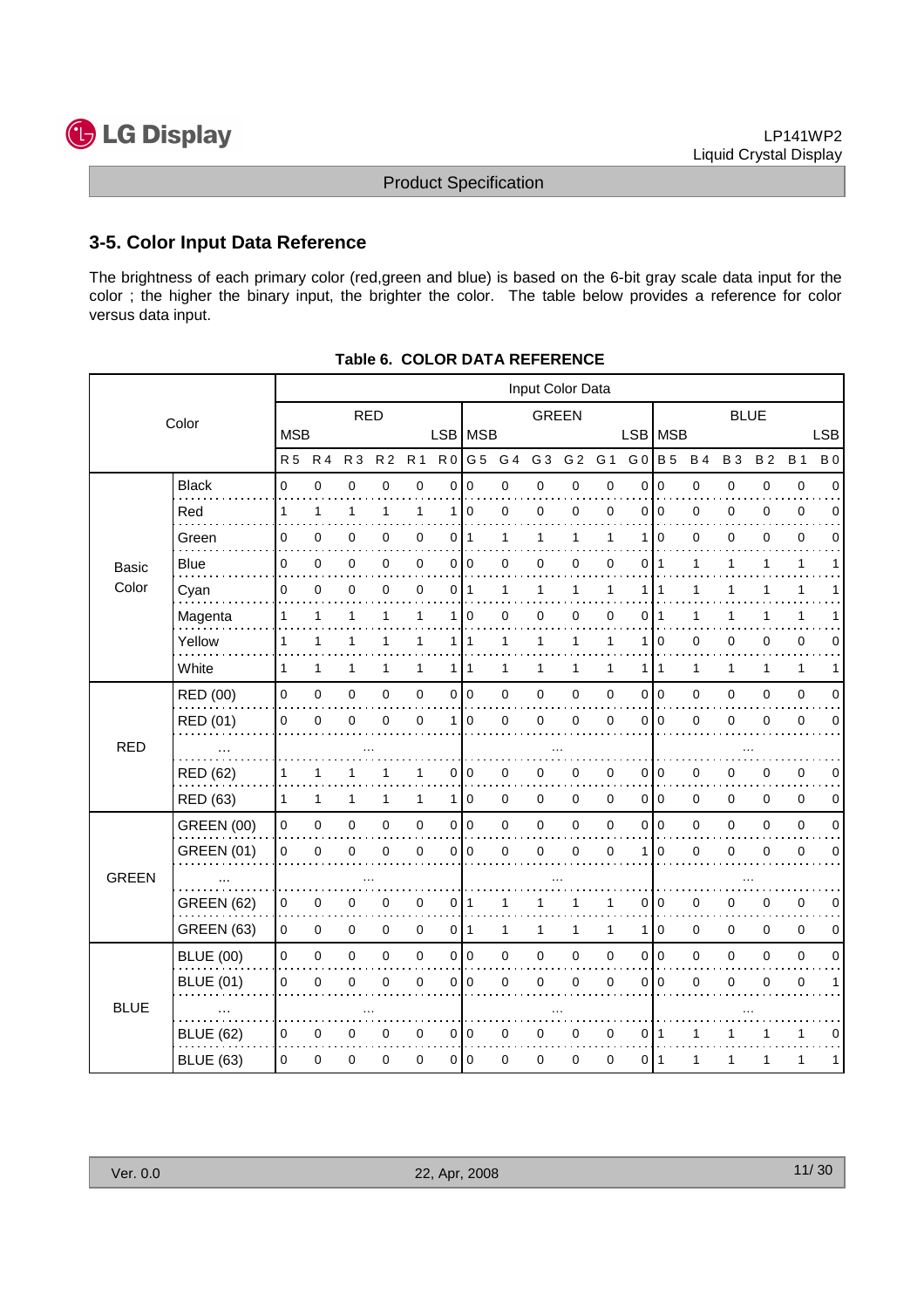

#### **3-6. Power Sequence**



#### **Table 7. POWER SEQUENCE TABLE**

| Parameter      |          | Value | Units |      |
|----------------|----------|-------|-------|------|
|                | Min.     | Typ.  | Max.  |      |
| $T_1$          | 0        |       | 10    | (ms) |
| T <sub>2</sub> | 0        |       | 50    | (ms) |
| $T_3$          | 200      |       |       | (ms) |
| $\mathsf{T}_4$ | 200      |       |       | (ms) |
| $\mathsf{T}_5$ | 0        |       | 50    | (ms) |
| $T_6$          | $\Omega$ |       | 10    | (ms) |
| T <sub>7</sub> | 400      |       |       | (ms) |

#### Note)

- 1. Valid Data is Data to meet "3-3. LVDS Signal Timing Specifications"
- 2. Please avoid floating state of interface signal at invalid period.
- 3. When the interface signal is invalid, be sure to pull down the power supply for LCD VCC to 0V.
- 4. Lamp power must be turn on after power supply for LCD and interface signal are valid.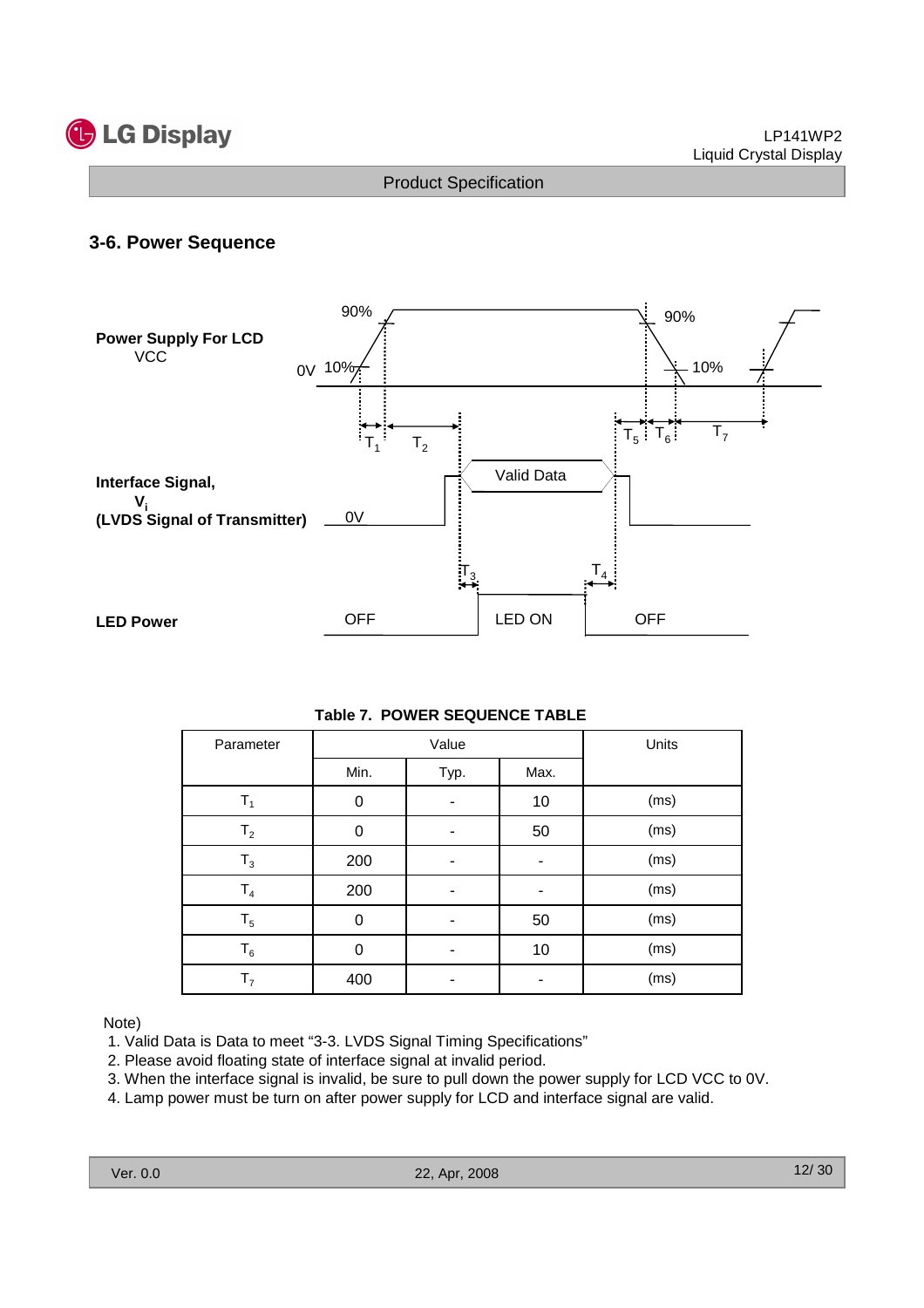# **C** LG Display

Product Specification

# **4. Optical Specification**

Optical characteristics are determined after the unit has been 'ON' and stable for approximately 20 minutes in a dark environment at 25°C. The values specified are at an approximate distance 50cm from the LCD surface at a viewing angle of  $\Phi$  and  $\Theta$  equal to 0°.

FIG. 1 presents additional information concerning the measurement equipment and method.



#### **FIG. 1 Optical Characteristic Measurement Equipment and Method**

**Table 8. OPTICAL CHARACTERISTICS**  $\text{Ta}=25^{\circ}\text{C}$ , VCC=3.3V, fv=60Hz, f<sub>CLK</sub>= 102MHz, I<sub>LED</sub> = 19mA

| Parameter                     | Symbol         |       | Values |       | Units             | <b>Notes</b> |  |
|-------------------------------|----------------|-------|--------|-------|-------------------|--------------|--|
|                               |                | Min   | Typ    | Max   |                   |              |  |
| <b>Contrast Ratio</b>         | <b>CR</b>      | 300   |        |       |                   | 1            |  |
| Surface Luminance, white      | $L_{WH}$       | 250   | 300    |       | cd/m <sup>2</sup> | 2            |  |
| Luminance Variation(13points) | $\delta$ white |       | 1.4    | 1.6   |                   | 3            |  |
| Response Time                 | $Tr_R + Tr_D$  |       | 16     | 25    | ms                | 4            |  |
| <b>Color Coordinates</b>      |                |       |        |       |                   |              |  |
| <b>RED</b>                    | <b>RX</b>      | 0.547 | 0.577  | 0.607 |                   |              |  |
|                               | <b>RY</b>      | 0.319 | 0.349  | 0.379 |                   |              |  |
| <b>GREEN</b>                  | GX             | 0.299 | 0.329  | 0.359 |                   |              |  |
|                               | GY             | 0.520 | 0.550  | 0.580 |                   |              |  |
| <b>BLUE</b>                   | <b>BX</b>      | 0.132 | 0.162  | 0.192 |                   |              |  |
|                               | BY             | 0.103 | 0.133  | 0.163 |                   |              |  |
| <b>WHITE</b>                  | <b>WX</b>      | 0.283 | 0.313  | 0.343 |                   | $+/- 0.030$  |  |
|                               | <b>WY</b>      | 0.299 | 0.329  | 0.359 |                   | $+/- 0.030$  |  |
| Viewing Angle                 |                |       |        |       |                   | 5            |  |
| x axis, right( $\Phi$ =0°)    | $\Theta$ r     | 40    | 45     |       | degree            |              |  |
| x axis, left ( $\Phi$ =180°)  | $\Theta$       | 40    | 45     |       | degree            |              |  |
| y axis, up ( $\Phi$ =90°)     | $\Theta$ u     | 10    | 15     |       | degree            |              |  |
| y axis, down ( $\Phi$ =270°)  | $\Theta$ d     | 30    | 35     |       | degree            |              |  |
| <b>Gray Scale</b>             |                |       |        |       |                   | 6            |  |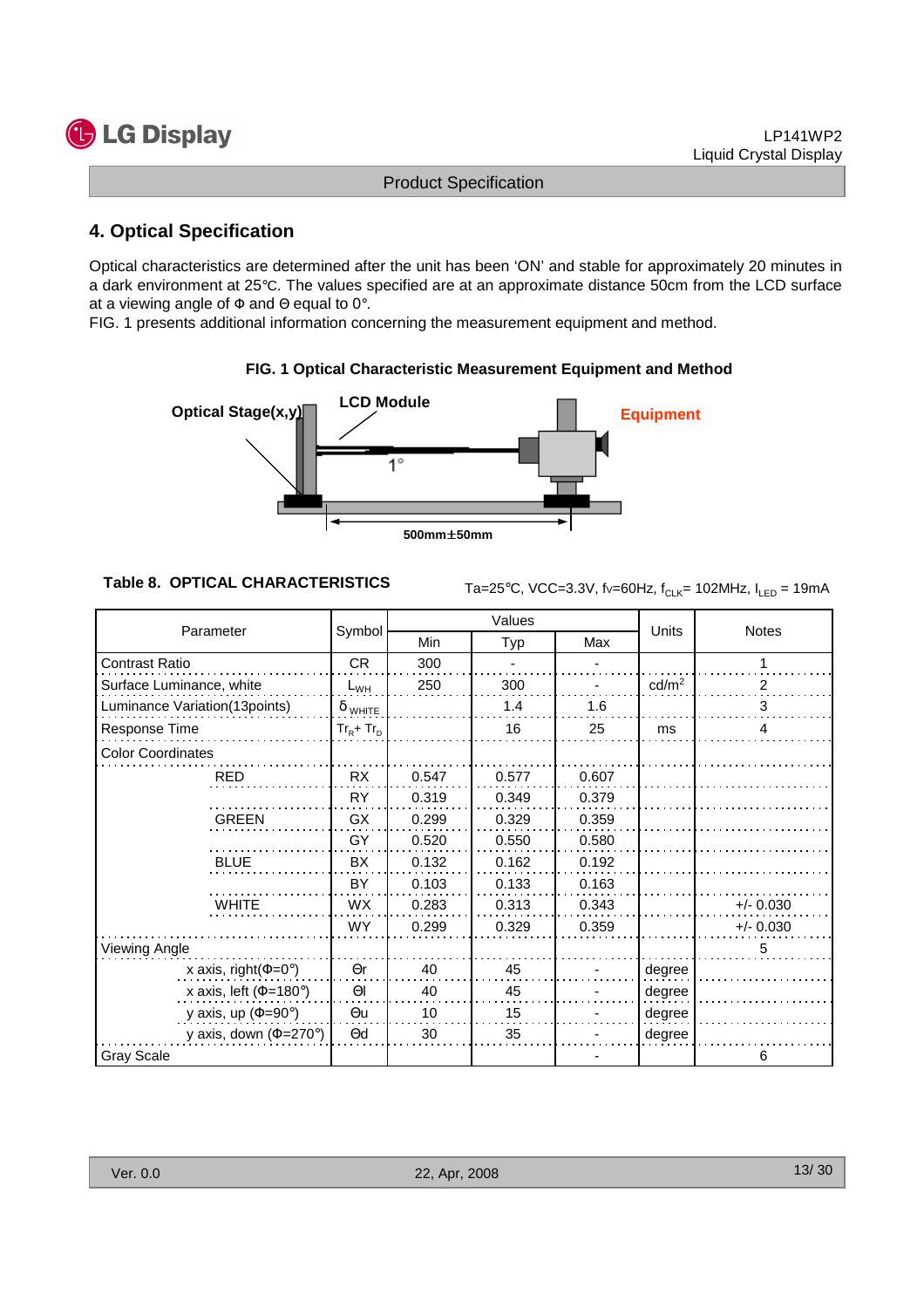

Notes)

1. Contrast Ratio(CR) is defined mathematically as Surface Luminance with all white pixels

Contrast Ratio =

Surface Luminance with all black pixels

- 2. Surface luminance is the 5point (1~5)average across the LCD surface 50cm from the surface with all pixels displaying white. For more information see FIG 2. When I<sub>LED</sub>= 19mA, L<sub>WH</sub>=300cd/m<sup>2</sup>(Typ.)
- 3. Luminance variation is measured for 13 point For more information see FIG 2.  $\delta$  WHITE = Maximum(LN1,LN2, ..... LN13)  $\div$  Minimum(LN1,LN2, ..... LN13)
- 4. Response time is the time required for the display to transition from white to black (rise time,  $\text{Tr}_{\textsf{\textsf{R}}}$ ) and from black to white(Decay Time,  $\mathsf{Tr}_{\mathsf{D}}$ ). For additional information see FIG 3.
- 5. Viewing angle is the angle at which the contrast ratio is greater than 10. The angles are determined for the horizontal or x axis and the vertical or y axis with respect to the z axis which is normal to the LCD surface. For more information see FIG 4.
- 6. Gray scale specification

\*  $f_y = 60$ Hz

| <b>Gray Level</b> | Luminance [%] (Typ) |
|-------------------|---------------------|
|                   | 0.33                |
|                   | 1.47                |
| L15               | $\frac{4.5}{2}$     |
| L23               | - 10.7              |
| L31               | 19.9                |
| L <sub>39</sub>   | 33.0                |
| L47               | 50.8                |
| L <sub>55</sub>   | 73.0                |
| l 63              | 100                 |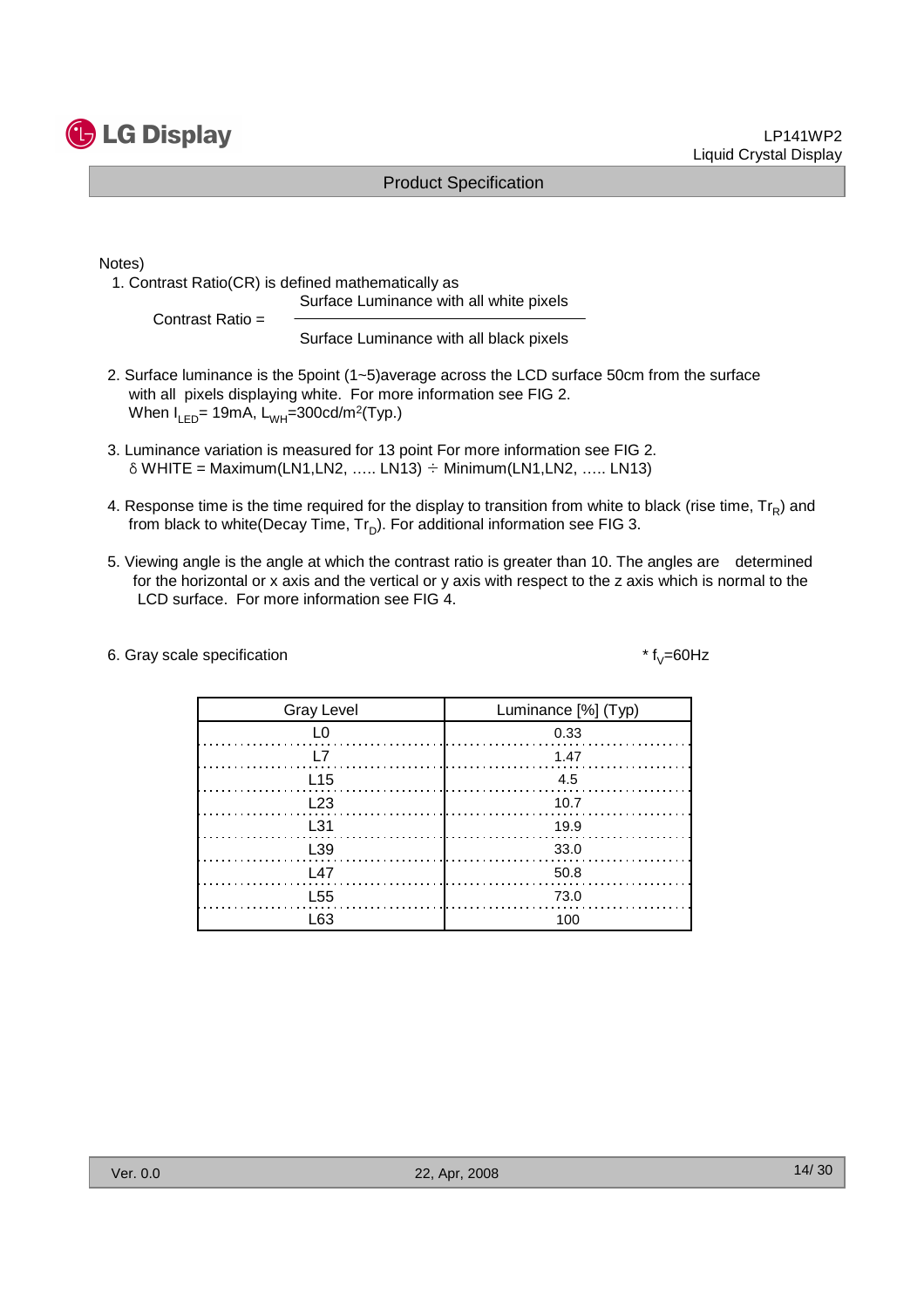

#### **FIG. 2 Luminance**

<Measuring point for Average Luminance & measuring point for Luminance variation>



#### **FIG. 3 Response Time**

**Active Area**

The response time is defined as the following figure and shall be measured by switching the input signal for "black" and "white".



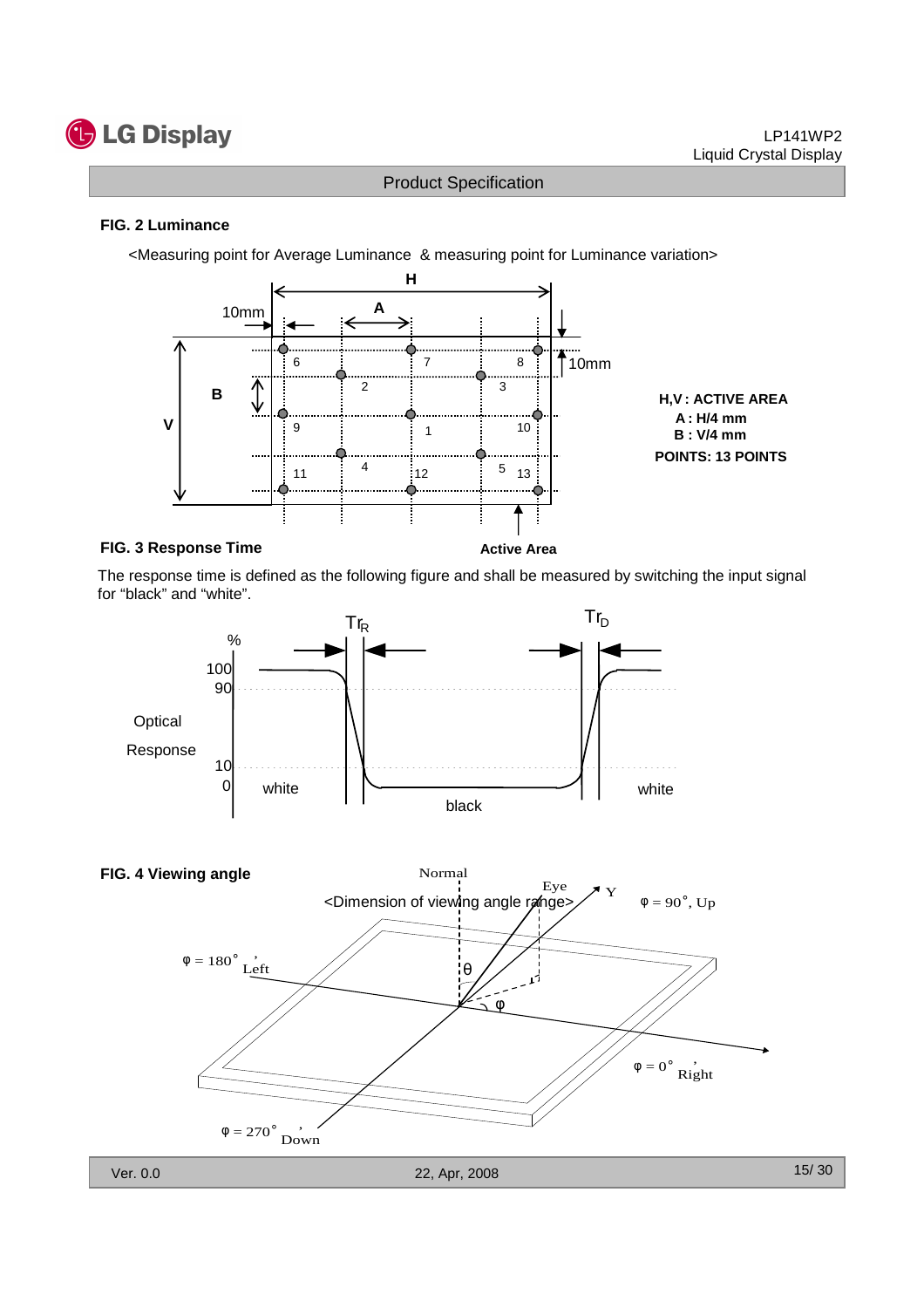

#### **5. Mechanical Characteristics**

The contents provide general mechanical characteristics for the model LP141WP2. In addition the figures in the next page are detailed mechanical drawing of the LCD.

|                          | Horizontal                                                   | $319.5 \pm 0.50$ mm |  |  |  |
|--------------------------|--------------------------------------------------------------|---------------------|--|--|--|
| <b>Outline Dimension</b> | Vertical                                                     | $206.5 \pm 0.50$ mm |  |  |  |
|                          | Depth                                                        | 5.5mm(Max.)         |  |  |  |
| Bezel Area               | Horizontal                                                   | 308.4mm             |  |  |  |
|                          | Vertical                                                     | 193.8mm             |  |  |  |
|                          | Horizontal                                                   | 303.264mm           |  |  |  |
| Active Display Area      | Vertical                                                     | 189.54 mm           |  |  |  |
| Weight                   | 375g (Max.)                                                  |                     |  |  |  |
| <b>Surface Treatment</b> | Hard coating(3H) Anti Glare treatment of the front polarizer |                     |  |  |  |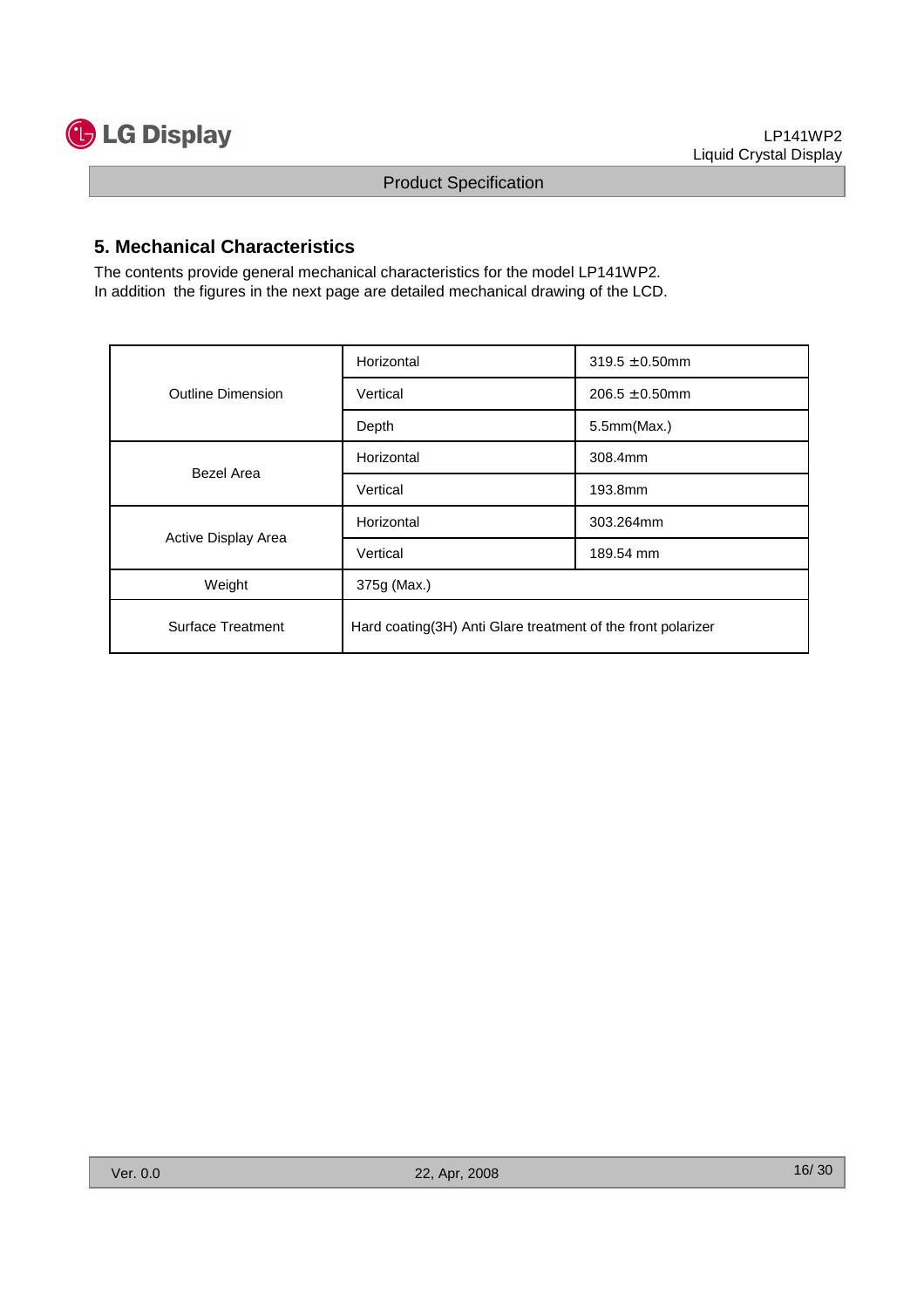





Ver. 0.0 22, Apr, 2008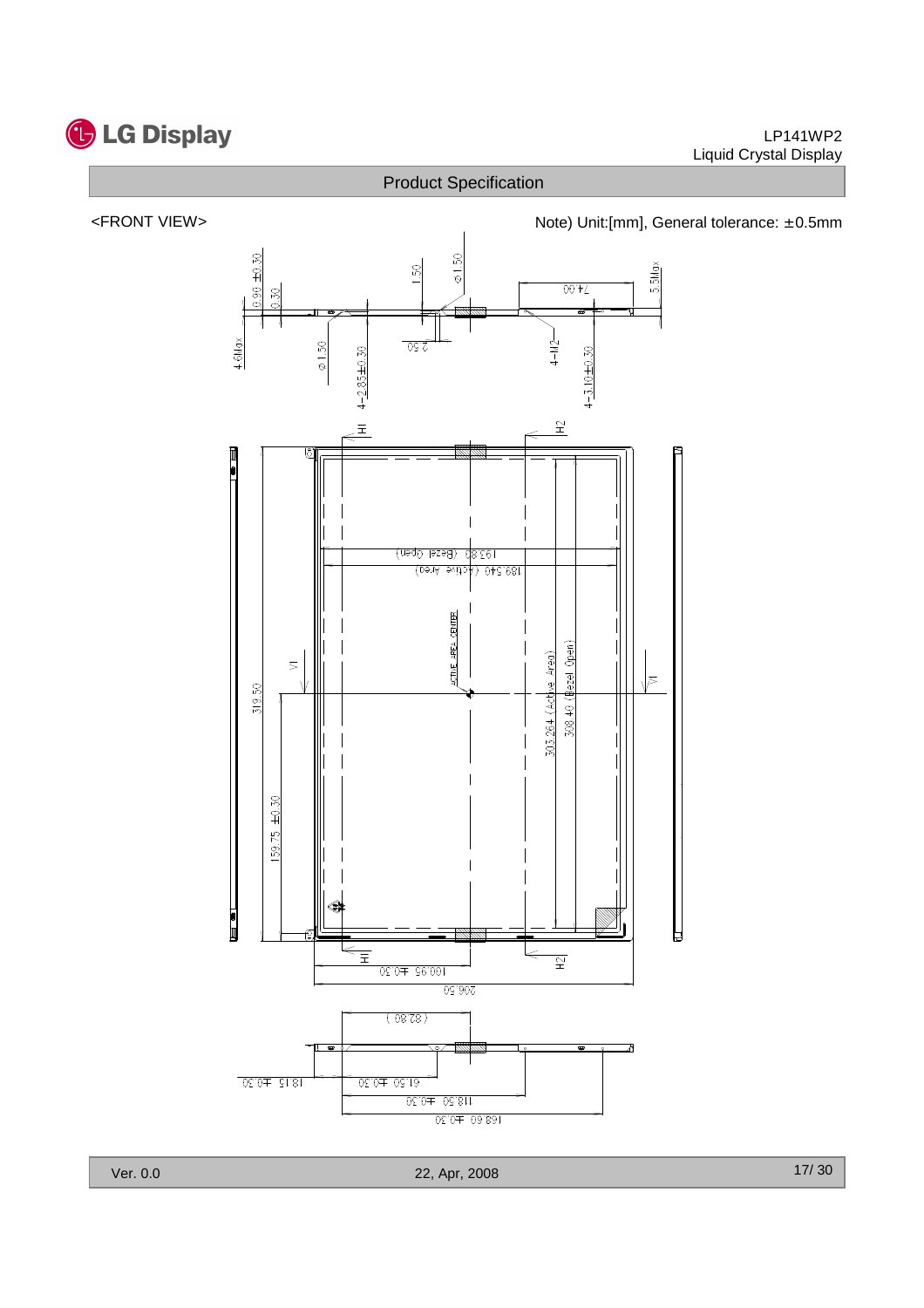

#### LP141WP2 Liquid Crystal Display

# Product Specification

#### <REAR VIEW>

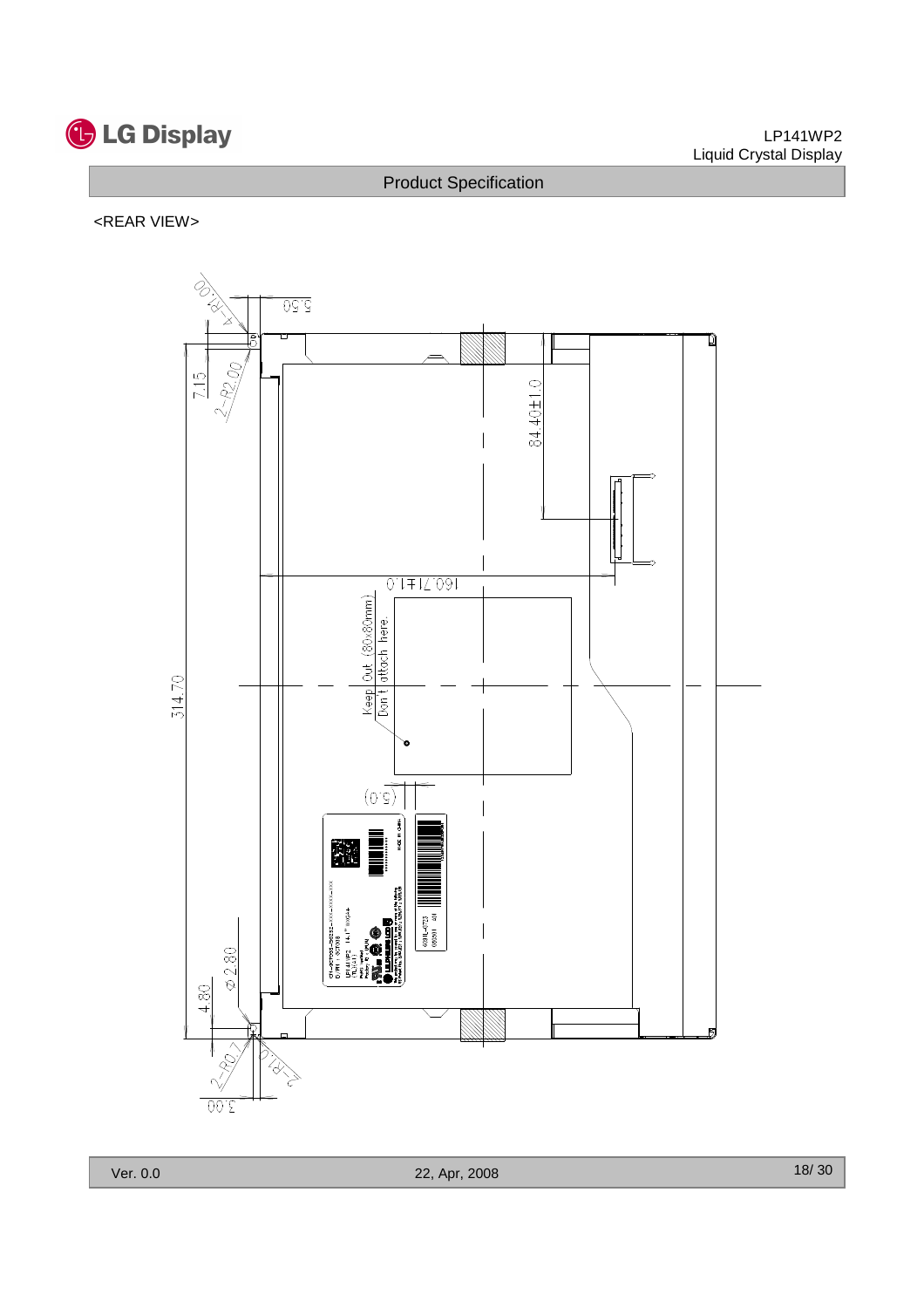





Notes : 1. Screw plated through the method of non-electrolytic nickel plating is preferred to reduce possibility that results in vertical and/or horizontal line defect due to the conductive particles from screw surface.

[ DETAIL INFORMATION OF PPID LABEL AND REVISION CODE ]



\* PPID Label Revision :

It is subject to change with Dell event. Please refer to the below table for detail.

| Classification | No Change        | 1st Revision    | 2nd Revision | $\cdots$ | 9th Revision | $\cdots$ |
|----------------|------------------|-----------------|--------------|----------|--------------|----------|
| SST(WS)        | X <sub>0</sub> 0 | X01             | X02          | $\cdots$ | A09          | $\cdots$ |
| PT(ES)         | X10              | X11             | X12          | $\cdots$ | A19          | $\cdots$ |
| ST(CS)         | X20              | X <sub>21</sub> | X22          | $\cdots$ | A29          | $\cdots$ |
| XB(MP)         | A00              | A01             | A02          | $\cdots$ | A09          | $\cdots$ |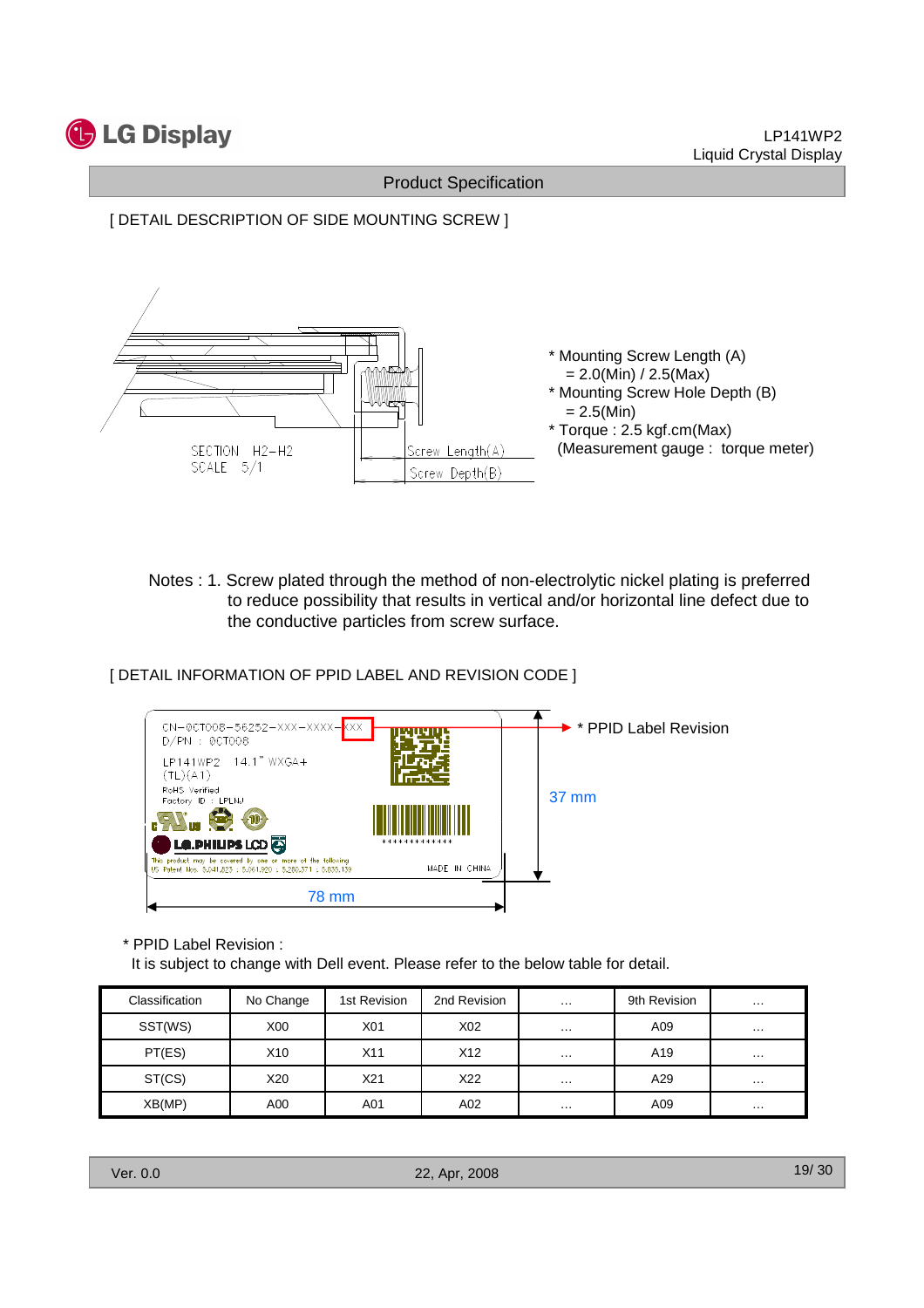

# **LPL Proposal for system cover design.(Appendix)**

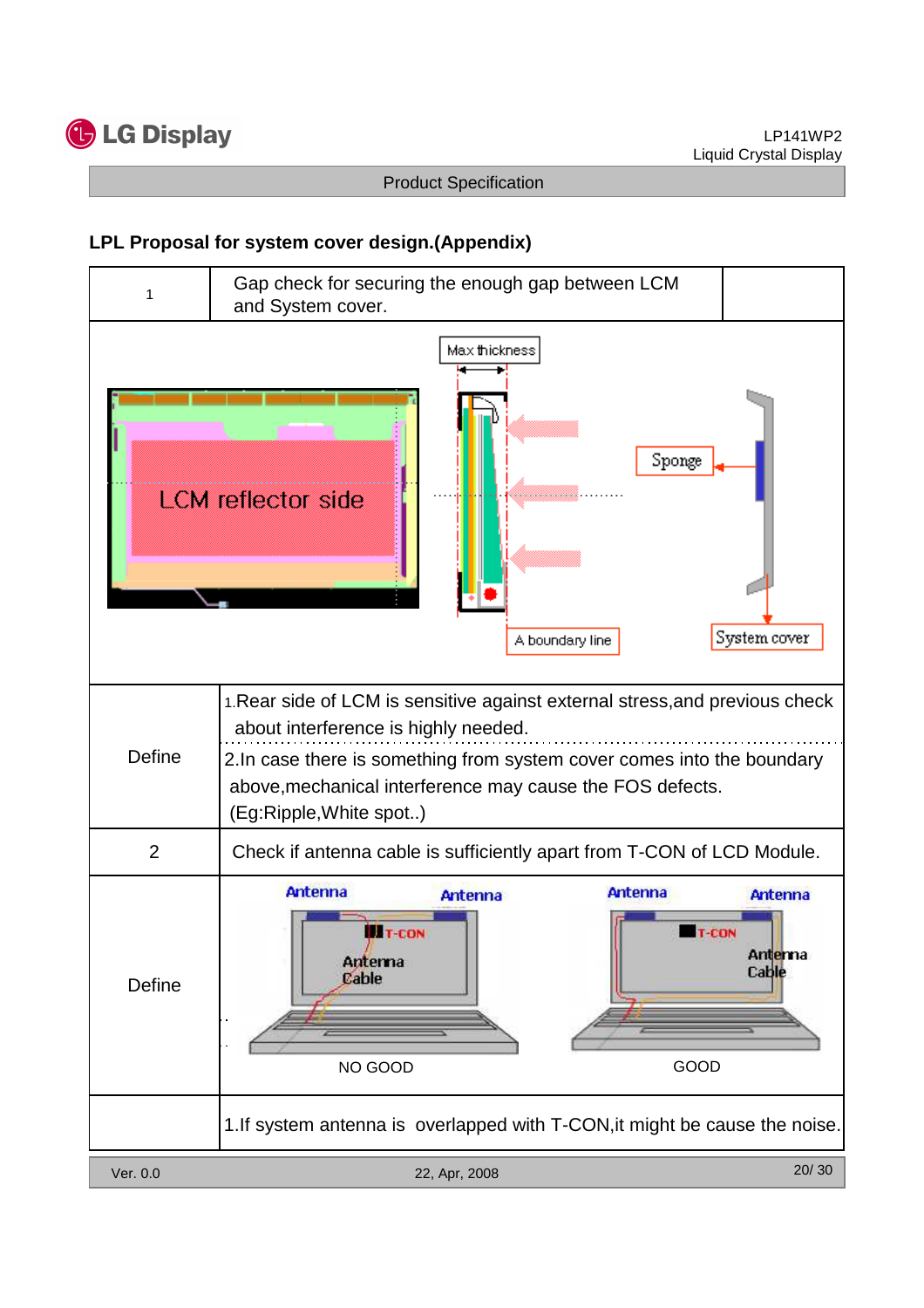

#### **LPL Proposal for system cover design.**

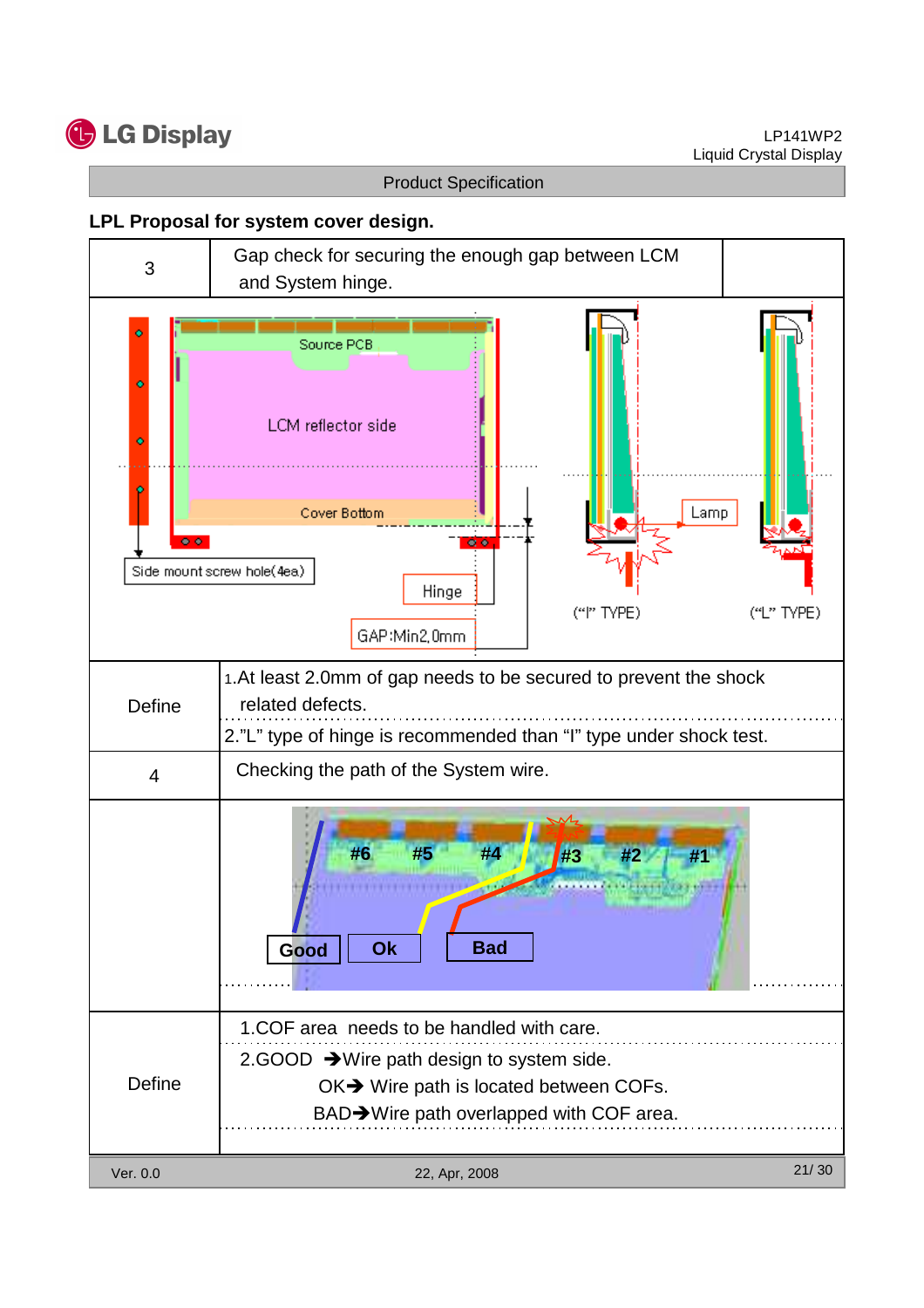

#### **LPL Proposal for system cover design.**

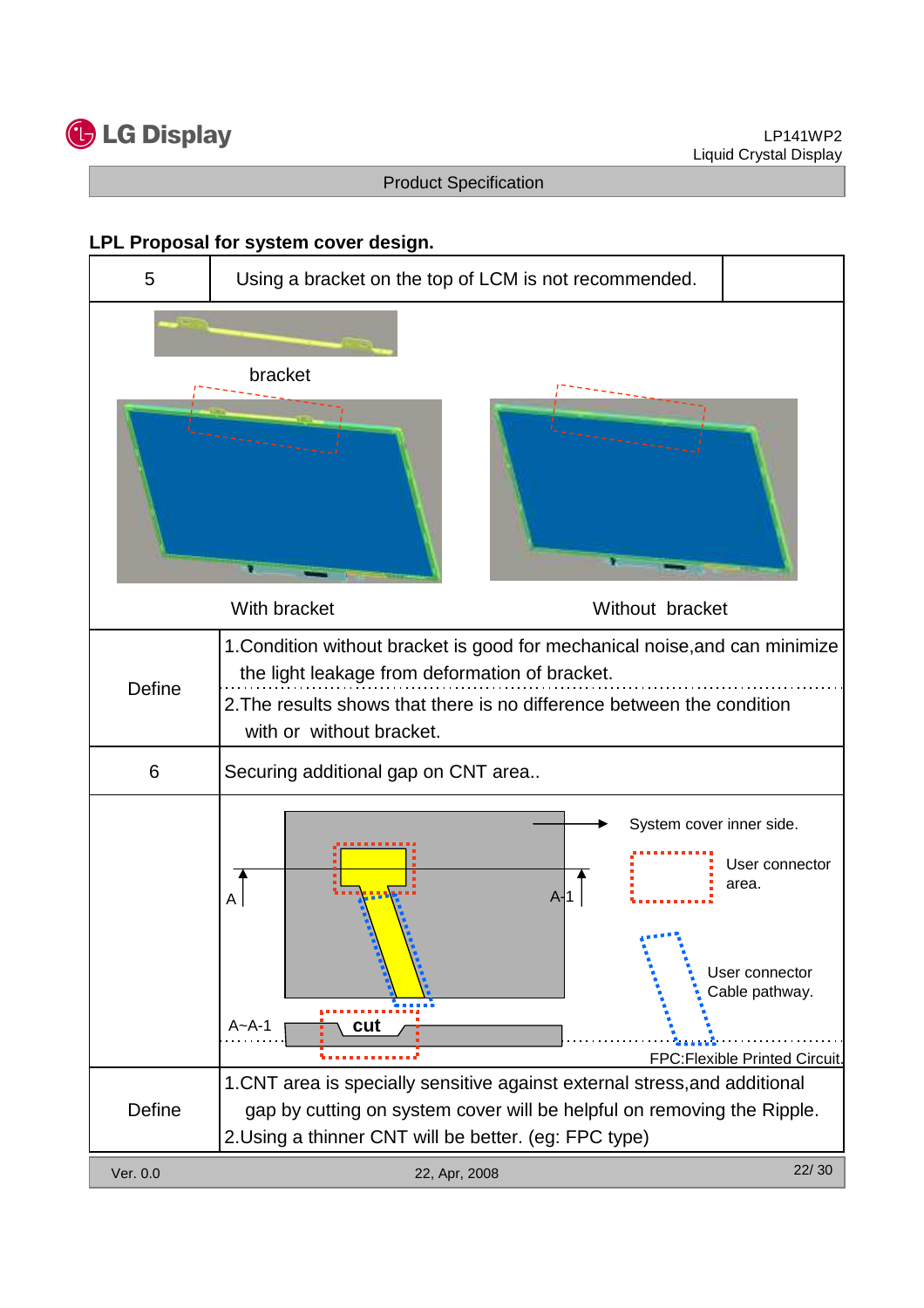

# **6. Reliability**

Environment test condition

| No.            | Test Item                                   | Conditions                                                                                                                                                                                                                                                                                                                                                                                                    |  |  |
|----------------|---------------------------------------------|---------------------------------------------------------------------------------------------------------------------------------------------------------------------------------------------------------------------------------------------------------------------------------------------------------------------------------------------------------------------------------------------------------------|--|--|
| 1              | High temperature storage test               | Ta= $60^{\circ}$ C, 240h                                                                                                                                                                                                                                                                                                                                                                                      |  |  |
| 2              | Low temperature storage test                | Ta= -20°C, 240h                                                                                                                                                                                                                                                                                                                                                                                               |  |  |
| 3              | High temperature operation test             | Ta= 50°C, 50%RH, 240h                                                                                                                                                                                                                                                                                                                                                                                         |  |  |
| 4              | Low temperature operation test              | Ta= $0^{\circ}$ C, 240h                                                                                                                                                                                                                                                                                                                                                                                       |  |  |
| 5              | Vibration test (non-operating)              | Sine wave, $5 \sim 150$ Hz, 1.5G, 0.37oct/min<br>3 axis, 30min/axis                                                                                                                                                                                                                                                                                                                                           |  |  |
| 6              | Shock test (non-operating)                  | - No functional or cosmetic defects following a shock<br>to all 6 sides delivering at least 180 G in a half sine<br>pulse no longer than 2 ms to the display module<br>- No functional defects following a shock delivering<br>at least 200 g in a half sine pulse no longer than 2<br>ms to each of 6 sides. Each of the 6 sides will be<br>shock tested with one each display, for a total of 6<br>displays |  |  |
| $\overline{7}$ | Altitude<br>operating<br>storage / shipment | $0 \sim 10,000$ feet (3,048m) 24Hr<br>$0 \sim 40,000$ feet (12,192m) 24Hr                                                                                                                                                                                                                                                                                                                                     |  |  |

{ Result Evaluation Criteria }

There should be no change which might affect the practical display function when the display quality test is conducted under normal operating condition.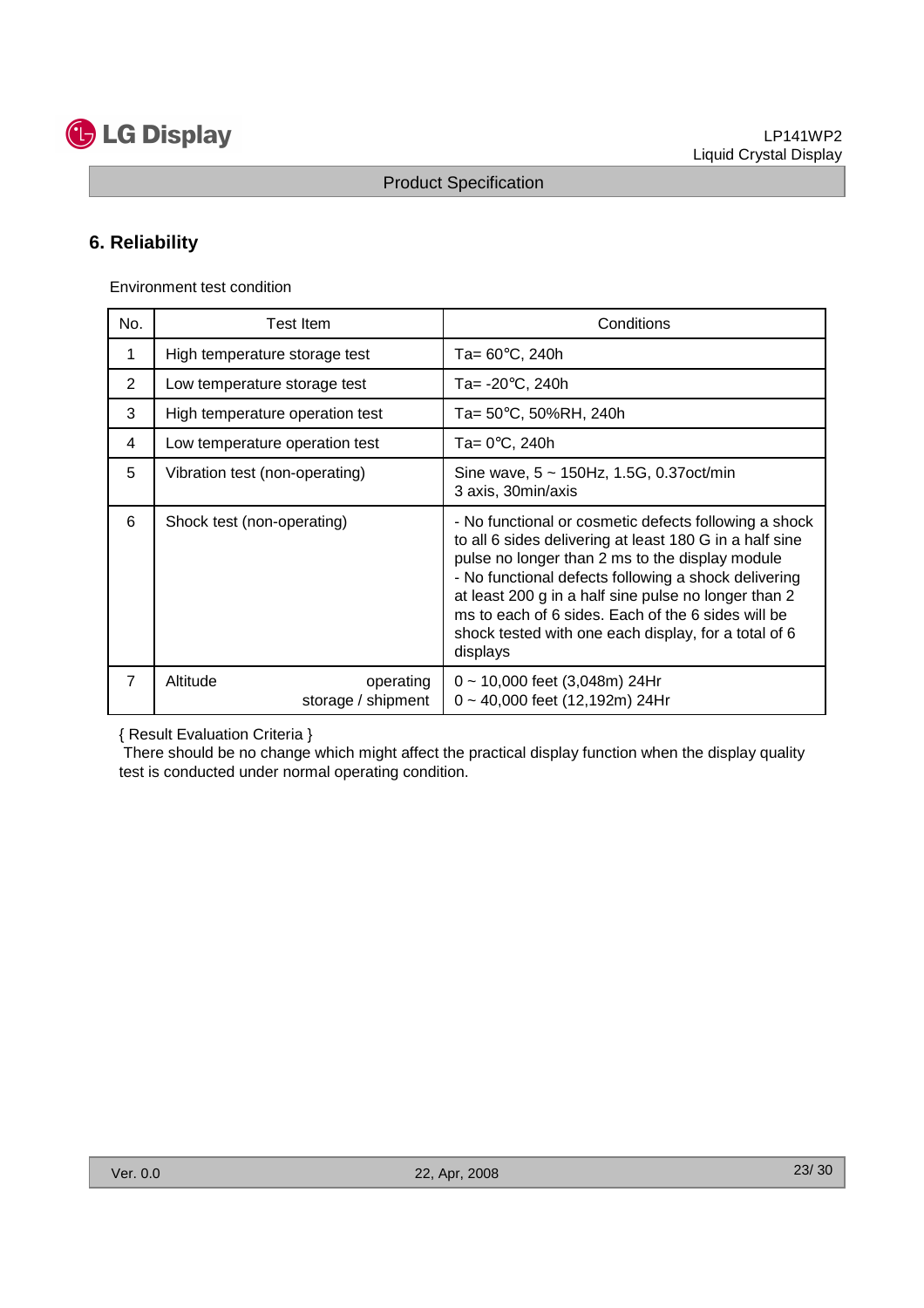

#### **7. International Standards**

#### **7-1. Safety**

a) UL 1950 Third Edition, Underwriters Laboratories, Inc. Jan. 28, 1995.

Standard for Safety of Information Technology Equipment Including Electrical Business Equipment. b) CAN/CSA C22.2 No. 950-95 Third Edition, Canadian Standards Association, Jan. 28, 1995. Standard for Safety of Information Technology Equipment Including Electrical Business Equipment. c) EN 60950 : 1992+A1: 1993+A2: 1993+A3: 1995+A1: 1997+A11: 1997

IEC 950 : 1991+A1: 1992+A2: 1993+A3: 1995+A1: 1996

European Committee for Electrotechnical Standardization(CENELEC)

EUROPEAN STANDARD for Safety of Information Technology Equipment Including Electrical Business Equipment.

# **7-2. EMC**

a) ANSI C63.4 "Methods of Measurement of Radio-Noise Emissions from Low-Voltage Electrical and Electrical Equipment in the Range of 9kHZ to 40GHz. "American National Standards Institute(ANSI), 1992

b) C.I.S.P.R "Limits and Methods of Measurement of Radio Interface Characteristics of Information Technology Equipment." International Special Committee on Radio Interference.

c) EN 55022 "Limits and Methods of Measurement of Radio Interface Characteristics of Information Technology Equipment." European Committee for Electrotechnical Standardization.(CENELEC), 1998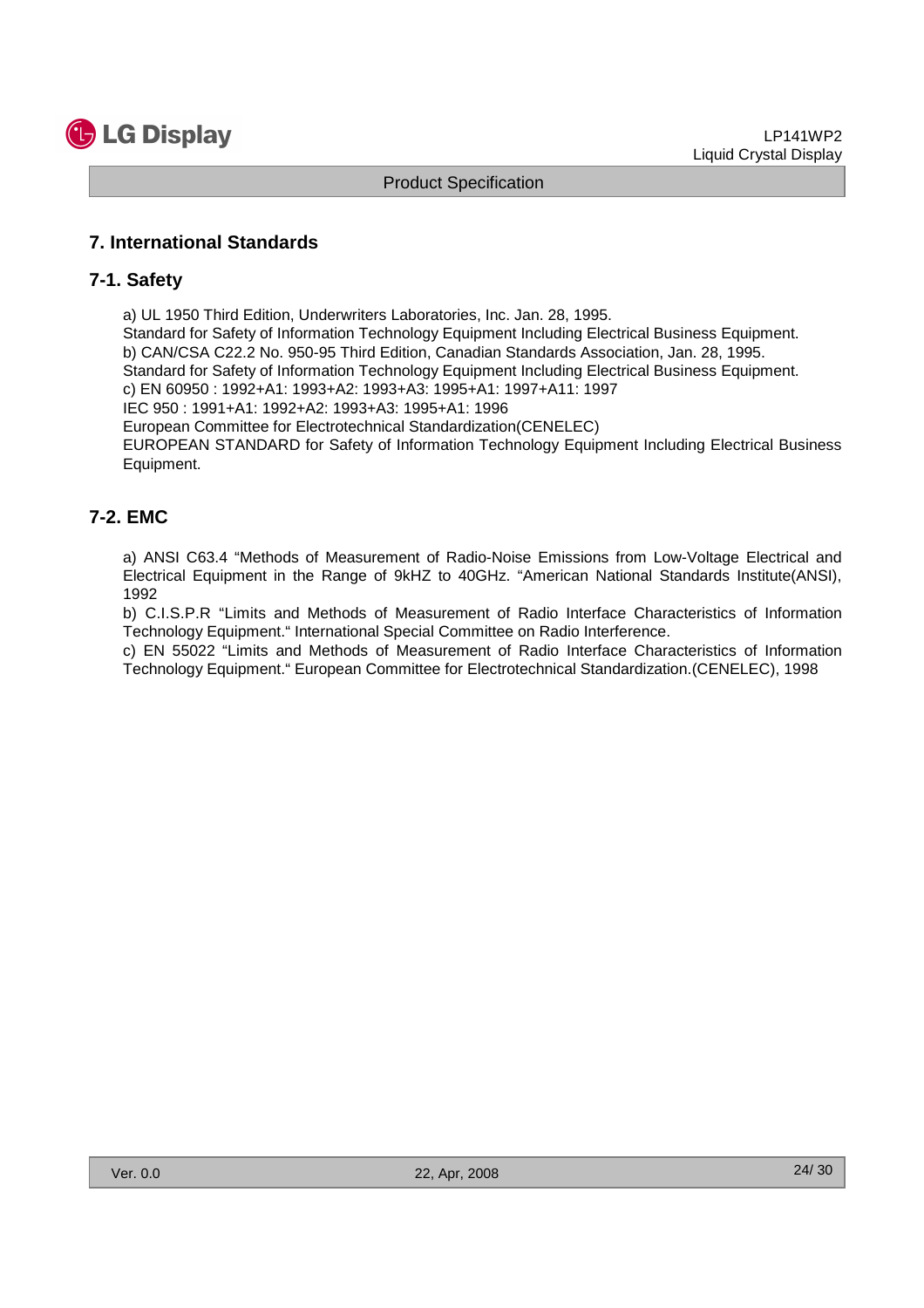# **G** LG Display

#### Product Specification

#### **8. Packing**

# **8-1. Designation of Lot Mark**

a) Lot Mark





E : MONTH F ~ M : SERIAL NO.

Note

1. YEAR

| Year | 2001 | 2002 | 2003 | 2004 | 2005 | 2006 | 2007 | 2008 | 2009 | 2010 |
|------|------|------|------|------|------|------|------|------|------|------|
| Mark |      |      |      |      |      |      |      |      |      |      |

2. MONTH

| Month | Jan | Feb | Mar | Apr | May | Jun | Jul | Aug | Sep | Oct | Nov | Dec |
|-------|-----|-----|-----|-----|-----|-----|-----|-----|-----|-----|-----|-----|
| Mark  |     | -   |     |     |     |     |     |     |     |     | ◡   |     |

b) Location of Lot Mark

Serial No. is printed on the label. The label is attached to the backside of the LCD module. This is subject to change without prior notice.

#### **8-2. Packing Form**

- a) Package quantity in one box : 30 pcs
- b) Box Size : 490mm X 393mm X 287mm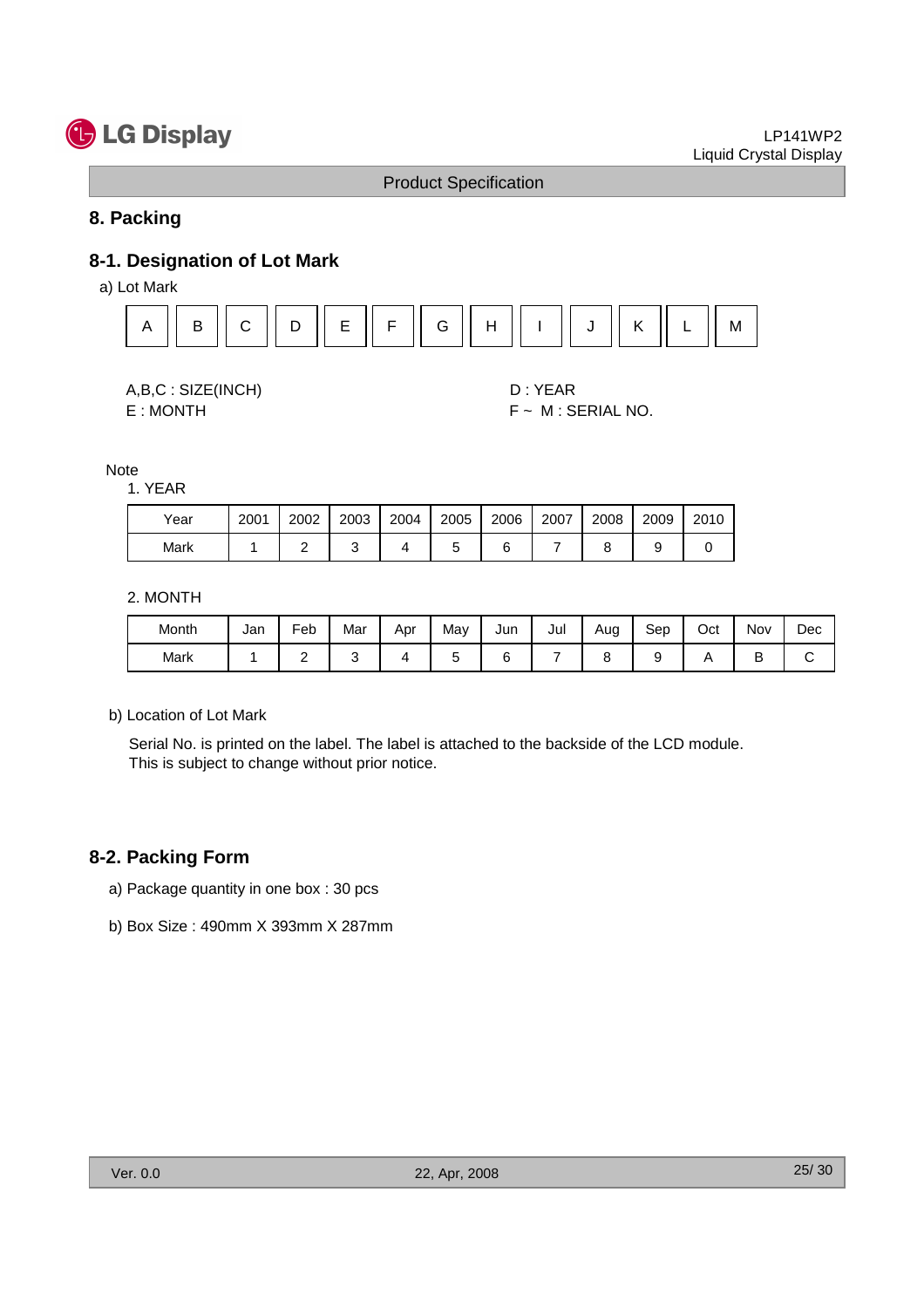

# **9. PRECAUTIONS**

Please pay attention to the followings when you use this TFT LCD module.

# **9-1. MOUNTING PRECAUTIONS**

- (1) You must mount a module using holes arranged in four corners or four sides.
- (2) You should consider the mounting structure so that uneven force (ex. Twisted stress) is not applied to the module. And the case on which a module is mounted should have sufficient strength so that external force is not transmitted directly to the module.
- (3) Please attach the surface transparent protective plate to the surface in order to protect the polarizer. Transparent protective plate should have sufficient strength in order to the resist external force.
- (4) You should adopt radiation structure to satisfy the temperature specification.
- (5) Acetic acid type and chlorine type materials for the cover case are not desirable because the former generates corrosive gas of attacking the polarizer at high temperature and the latter causes circuit break by electro-chemical reaction.
- (6) Do not touch, push or rub the exposed polarizers with glass, tweezers or anything harder than HB pencil lead. And please do not rub with dust clothes with chemical treatment. Do not touch the surface of polarizer for bare hand or greasy cloth.(Some cosmetics are detrimental to the polarizer.)
- (7) When the surface becomes dusty, please wipe gently with absorbent cotton or other soft materials like chamois soaks with petroleum benzene. Normal-hexane is recommended for cleaning the adhesives used to attach front / rear polarizers. Do not use acetone, toluene and alcohol because they cause chemical damage to the polarizer.
- (8) Wipe off saliva or water drops as soon as possible. Their long time contact with polarizer causes deformations and color fading.
- (9) Do not open the case because inside circuits do not have sufficient strength.

# **9-2. OPERATING PRECAUTIONS**

- (1) The spike noise causes the mis-operation of circuits. It should be lower than following voltage :  $V=\pm 200$ mV(Over and under shoot voltage)
- (2) Response time depends on the temperature.(In lower temperature, it becomes longer.)
- (3) Brightness depends on the temperature. (In lower temperature, it becomes lower.) And in lower temperature, response time(required time that brightness is stable after turned on) becomes longer.
- (4) Be careful for condensation at sudden temperature change. Condensation makes damage to polarizer or electrical contacted parts. And after fading condensation, smear or spot will occur.
- (5) When fixed patterns are displayed for a long time, remnant image is likely to occur.
- (6) Module has high frequency circuits. Sufficient suppression to the electromagnetic interference shall be done by system manufacturers. Grounding and shielding methods may be important to minimized the interference.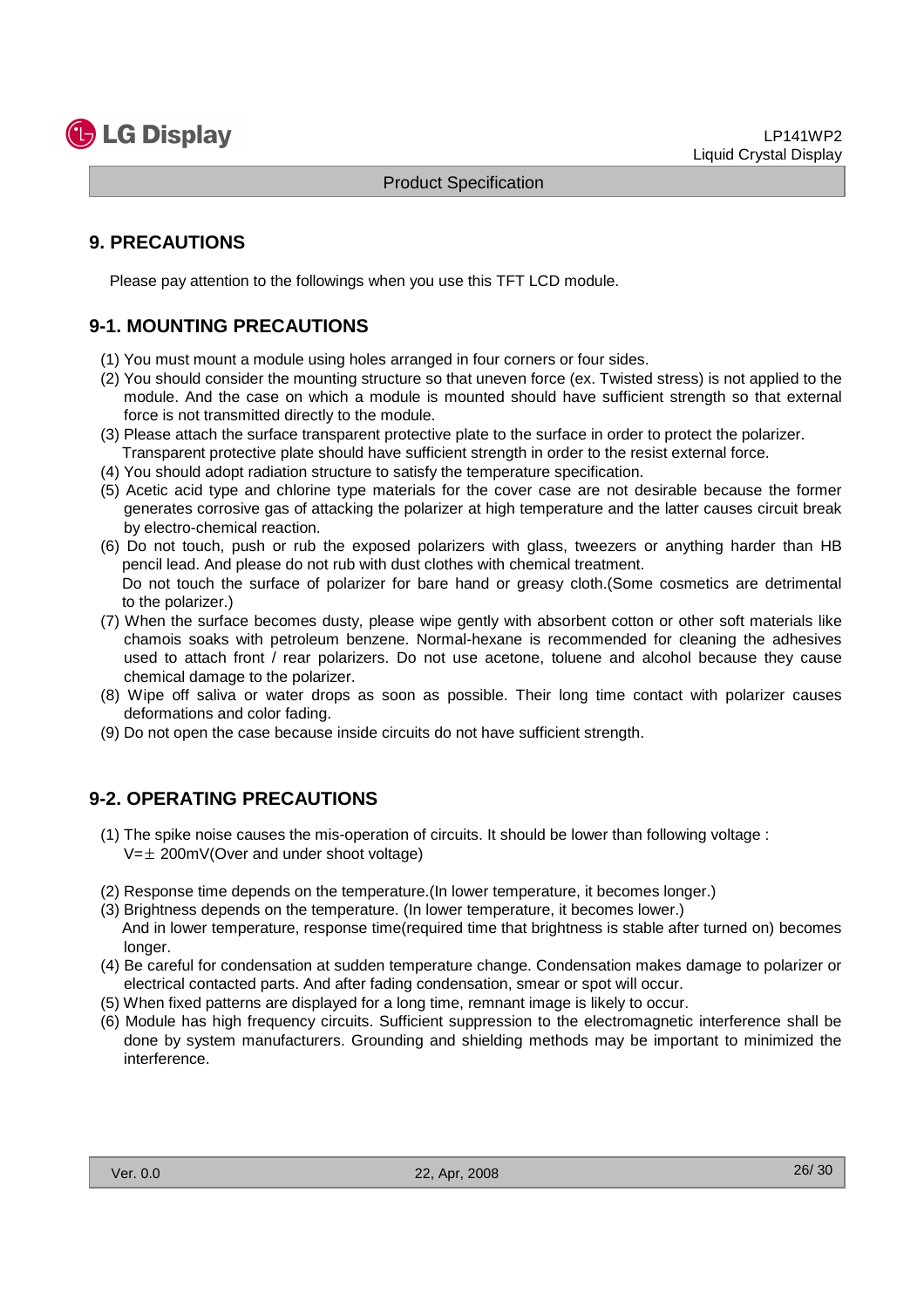

#### **9-3. ELECTROSTATIC DISCHARGE CONTROL**

Since a module is composed of electronic circuits, it is not strong to electrostatic discharge. Make certain that treatment persons are connected to ground through wrist band etc. And don't touch interface pin directly.

# **9-4. PRECAUTIONS FOR STRONG LIGHT EXPOSURE**

Strong light exposure causes degradation of polarizer and color filter.

# **9-5. STORAGE**

When storing modules as spares for a long time, the following precautions are necessary.

- (1) Store them in a dark place. Do not expose the module to sunlight or fluorescent light. Keep the temperature between 5°C and 35°C at normal humidity.
- (2) The polarizer surface should not come in contact with any other object. It is recommended that they be stored in the container in which they were shipped.

# **9-6. HANDLING PRECAUTIONS FOR PROTECTION FILM**

- (1) When the protection film is peeled off, static electricity is generated between the film and polarizer. This should be peeled off slowly and carefully by people who are electrically grounded and with well ion-blown equipment or in such a condition, etc.
- (2) The protection film is attached to the polarizer with a small amount of glue. If some stress is applied to rub the protection film against the polarizer during the time you peel off the film, the glue is apt to remain on the polarizer.

Please carefully peel off the protection film without rubbing it against the polarizer.

- (3) When the module with protection film attached is stored for a long time, sometimes there remains a very small amount of glue still on the polarizer after the protection film is peeled off.
- (4) You can remove the glue easily. When the glue remains on the polarizer surface or its vestige is recognized, please wipe them off with absorbent cotton waste or other soft material like chamois soaked with normal-hexane.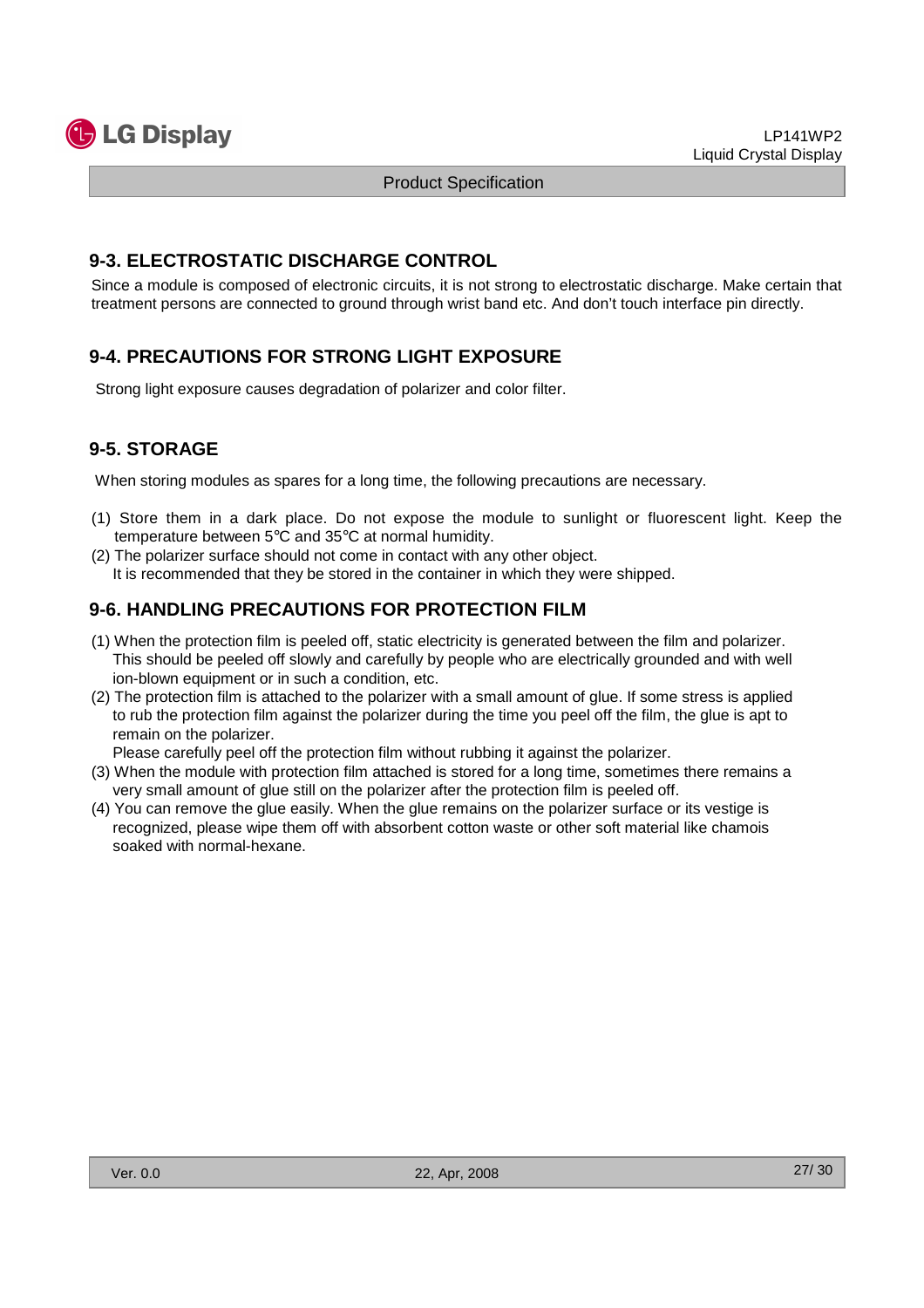

#### LP141WP2 Liquid Crystal Display

|                           | <b>Byte</b><br>(Dec) | <b>Byte</b><br>(Hex) | <b>Field Name and Comments</b>                                                              | <b>Value</b><br>(Hex) | <b>Value</b><br>(Bin) |
|---------------------------|----------------------|----------------------|---------------------------------------------------------------------------------------------|-----------------------|-----------------------|
|                           | 0                    | 00                   | Header                                                                                      | 00                    | 00000000              |
| Header                    | $\mathbf{1}$         | 01                   | Header                                                                                      | FF                    | 11111111              |
|                           | 2                    | 02                   | Header                                                                                      | FF                    | 11111111              |
|                           | 3                    | 03                   | Header                                                                                      | FF                    | 11111111              |
|                           | $\overline{4}$       | 04                   | Header                                                                                      | FF                    | 11111111              |
|                           | 5                    | 05                   | Header                                                                                      | FF                    | 11111111              |
|                           | 6                    | 06                   | Header                                                                                      | FF                    | 11111111              |
|                           | $\overline{7}$       | 07                   | Header                                                                                      | 00                    | 00000000              |
|                           | 8                    | 08                   | <b>LPL</b><br>EISA manufacture code (3 Character ID)                                        | 32                    | 00110010              |
|                           | 9                    | 09                   | EISA manufacture code (Compressed ASC II)                                                   | 0 <sup>C</sup>        | 00001100              |
|                           | 10                   | 0A                   | Panel Supplier Reserved - Product Code<br>0140h                                             | 40                    | 01000000              |
|                           | 11                   | 0 <sub>B</sub>       | (Hex. LSB first)                                                                            | 01                    | 00000001              |
|                           | 12                   | 0C                   | LCD Module Serial No - Preferred but Optional ("0" If not used)                             | 00                    | 00000000              |
|                           | 13                   | 0 <sub>D</sub>       | LCD Module Serial No - Preferred but Optional ("0" If not used)                             | 00                    | 00000000              |
|                           | 14                   | 0E                   | LCD Module Serial No - Preferred but Optional ("0" If not used)                             | 00                    | 00000000              |
| Vendor / Product          | 15                   | 0F                   | LCD Module Serial No - Preferred but Optional ("0" If not used)                             | 00                    | 00000000              |
|                           | 16                   | 10                   | Week of Manufacture<br>$: 00$ weeks                                                         | 00                    | 00000000              |
|                           | 17                   | 11                   | Year of Manufacture<br>2008 year                                                            | 12                    | 00010010              |
|                           | 18                   | 12                   | EDID structure version $# = 1$                                                              | 01                    | 00000001              |
|                           | 19                   | 13                   | EDID revision $# = 3$                                                                       | 03                    | 00000011              |
|                           | 20                   | 14                   | Video input Definition = Digital signal, 6 bit $\Box$ Dell only                             | 90                    | 10010000              |
| Display                   | 21                   | 15                   | Max H image size (Rounded cm) = $30 \text{ cm}$                                             | 1E                    | 00011110              |
|                           | 22                   | 16                   | Max V image size (Rounded cm) = $19 \text{ cm}$                                             | 13                    | 00010011              |
|                           | 23                   | 17                   | Display gamma = $(gamma*100)-100$ = Example: $(2.2*100)-100=120$ = 2.2 Gamma                | 78                    | 01111000              |
|                           | 24                   | 18                   | Feature Support (no_DPMS, no_Active Off/Very Low Power, RGB color display, Timing BLK 1,no_ | 0A                    | 00001010              |
|                           | 25                   | 19                   | Red/Green Low Bits (RxRy/GxGy)                                                              | D7                    | 11010111              |
|                           | 26                   | 1A                   | Blue/White Low Bits (BxBy/WxWy)                                                             | 85                    | 10000101              |
|                           | 27                   | 1B                   | Red X<br>$Rx = 0.577$                                                                       | 93                    | 10010011              |
|                           | 28                   | 1C                   | Red Y<br>$Ry = 0.349$                                                                       | 59                    | 01011001              |
|                           | 29                   | 1D                   | Green $X$ Gx = 0.329                                                                        | 54                    | 01010100              |
|                           | 30                   | 1E                   | Green Y<br>$Gy = 0.55$                                                                      | 8C                    | 10001100              |
| Vendor / Product          | 31                   | 1F                   | <b>Blue X</b><br>$Bx = 0.162$                                                               | 29                    | 00101001              |
|                           | 32                   | 20                   | Blue Y<br>$By = 0.133$                                                                      | 22                    | 00100010              |
|                           | 33                   | 21                   | White X<br>$Wx = 0.313$                                                                     | 50                    | 01010000              |
|                           | 34                   | 22                   | White Y<br>$Wy = 0.329$                                                                     | 54                    | 01010100              |
|                           | 35                   | 23                   | Established timing 1 (00h if nt used)                                                       | $\bf{00}$             | 00000000              |
| Established               | 36                   | 24                   | Established timing 2 (00h if nt used)                                                       | 00                    | 00000000              |
|                           | 37                   | 25                   | Manufacturer's timings (00h if nt used)                                                     | 00                    | 00000000              |
|                           | 38                   | 26                   | Standard timing ID1 (01h if not used)                                                       | 01                    | 00000001              |
|                           | 39                   | 27                   | Standard timing ID1 (01h if not used)                                                       | 01                    | 00000001              |
|                           | 40                   | 28                   | Standard timing ID2 (01h if not used)                                                       | 01                    | 00000001              |
|                           | 41                   | 29                   | Standard timing ID2 (01h if not used)                                                       | 01                    | 00000001              |
|                           | 42                   | 2A                   | Standard timing ID3 (01h if not used)                                                       | 01                    | 00000001              |
|                           | 43                   | 2B                   | Standard timing ID3 (01h if not used)                                                       | 01                    | 00000001              |
| <b>Standard Timing ID</b> | 44                   | 2C                   | Standard timing ID4 (01h if not used)                                                       | 01                    | 00000001              |
|                           | 45                   | 2D                   | Standard timing ID4 (01h if not used)                                                       | 01                    | 00000001              |
|                           | 46                   | 2Е                   | Standard timing ID5 (01h if not used)                                                       | 01                    | 00000001              |
|                           | 47                   | 2F                   | Standard timing ID5 (01h if not used)                                                       | 01                    | 00000001              |
|                           | 48                   | 30                   | Standard timing ID6 (01h if not used)                                                       | 01                    | 00000001              |
|                           | 49                   | 31                   | Standard timing ID6 (01h if not used)                                                       | 01                    | 00000001              |
|                           | 50                   | 32                   | Standard timing ID7 (01h if not used)                                                       | 01                    | 00000001              |
|                           | 51                   | 33                   | Standard timing ID7 (01h if not used)                                                       | 01                    | 00000001              |
|                           | 52                   | 34                   | Standard timing ID8 (01h if not used)                                                       | 01                    | 00000001              |
|                           | 53                   | 35                   | Standard timing ID8 (01h if not used)                                                       | 01                    | 00000001              |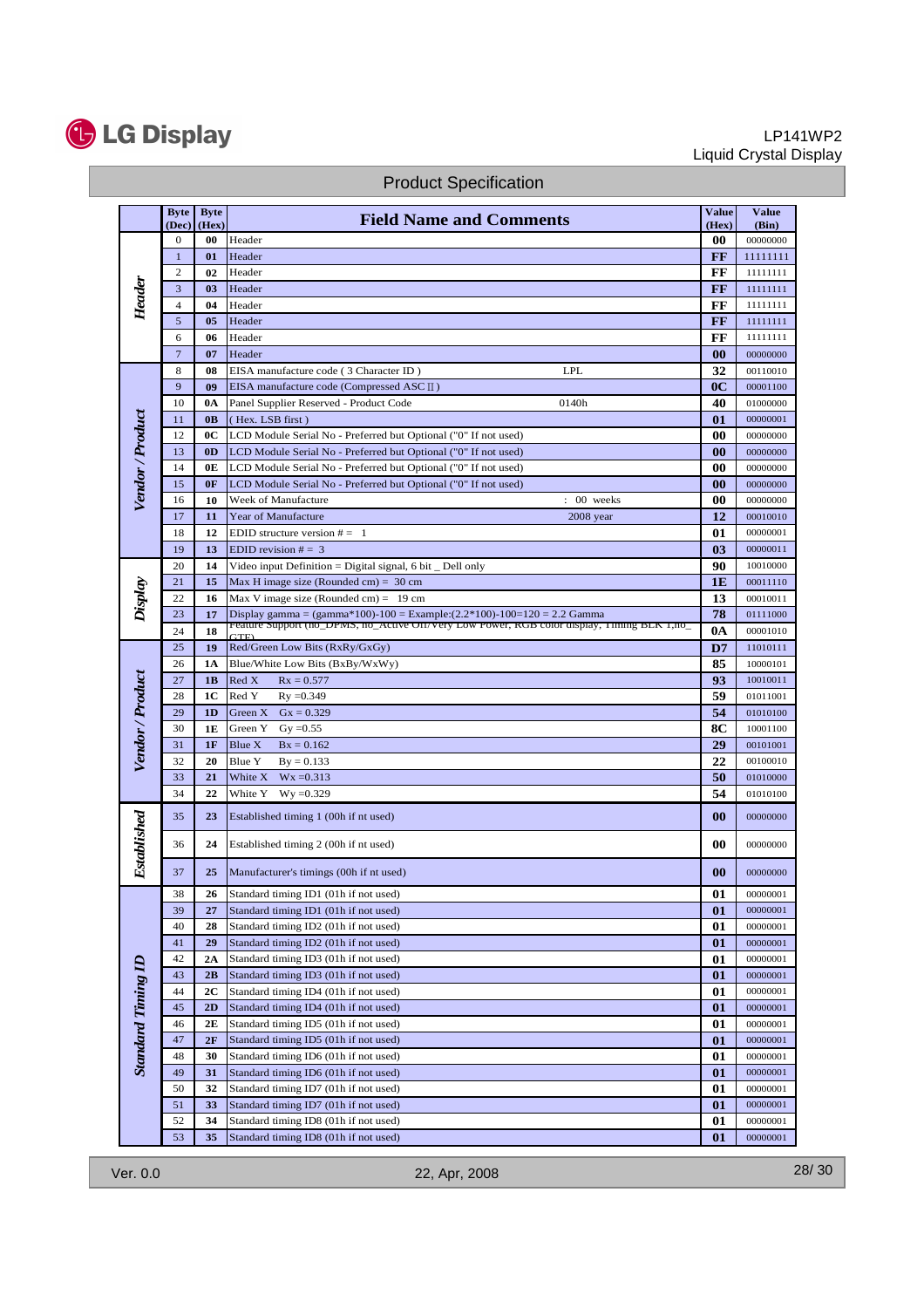

#### LP141WP2 Liquid Crystal Display

|                             | <b>Byte</b><br>(Dec) | <b>Byte</b><br>(Hex) | <b>Field Name and Comments</b>                                                                               | <b>Value</b><br>(Hex) | <b>Value</b><br>(Bin) |
|-----------------------------|----------------------|----------------------|--------------------------------------------------------------------------------------------------------------|-----------------------|-----------------------|
|                             | 54                   | 36                   | 101.6 MHz @ 60.15Hz<br>Pixel Clock/10,000 (LSB)                                                              | B <sub>0</sub>        | 10110000              |
|                             | 55                   | 37                   | Pixel Clock/10,000 (MSB)                                                                                     | 27                    | 00100111              |
|                             | 56                   | 38                   | (lower 8 bits)<br>1440 Pixels<br><b>Horizontal Active</b>                                                    | A0                    | 10100000              |
|                             | 57                   | 39                   | Horizontal Blanking(Thp-HA)<br>(lower 8 bits)<br>384 Pixels                                                  | 80                    | 10000000              |
|                             | 58                   | 3A                   | Horizontal Active / Horizontal Blanking(Thp-HA) (upper 4:4bits)                                              | 51                    | 01010001              |
|                             | 59                   | 3B                   | 900 Lines<br><b>Vertical Avtive</b>                                                                          | 84                    | 10000100              |
| Timing Descriptor #1        | 60                   | 3C                   | Vertical Blanking (Tvp-HA) (DE Blanking typ.for DE only panels)<br>26 Lines                                  | 1A                    | 00011010              |
|                             | 61                   | 3D                   | Vertical Active: Vertical Blanking (Tvp-HA) (upper 4:4bits)                                                  | 30                    | 00110000              |
|                             | 62                   | 3E                   | Horizontal Sync. Offset (Thfp)<br>48 Pixels                                                                  | 30                    | 00110000              |
|                             | 63                   | 3F                   | 32 Pixels<br>Horizontal Sync Pulse Width (HSPW)                                                              | 20                    | 00100000              |
|                             | 64                   | 40                   | 3 Lines: 6 Lines<br>Vertical Sync Offset(Tvfp): Sync Width (VSPW)                                            | 36                    | 00110110              |
|                             | 65                   | 41                   | Horizontal Vertical Sync Offset/Width<br>(upper 2bits)                                                       | $\bf{00}$             | 00000000              |
|                             | 66                   | 42                   | 304 mm<br>Horizontal Image Size (mm)                                                                         | 30                    | 00110000              |
|                             | 67                   | 43                   | Vertical Image Size<br>190 mm<br>(mm)                                                                        | <b>BE</b>             | 10111110              |
|                             | 68                   | 44                   | Horizontal Image Size / Vertical Image Size                                                                  | 10                    | 00010000              |
|                             | 69                   | 45                   | Horizontal Border = $0$ (Zero for Notebook LCD)                                                              | 00                    | 00000000              |
|                             | 70                   | 46                   | (Zero for Notebook LCD)<br>Vertical Border = $0$                                                             | 00                    | 00000000              |
|                             | 71                   | 47                   | Non-Interlace, Normal display, no stereo, Digital Separate (Vsync_NEG, Hsync_POS)                            | 1A                    | 00011010              |
|                             | 72                   | 48                   | 67.86 MHz @ 40.18Hz<br>Pixel Clock/10,000 (LSB)                                                              | 82                    | 10000010              |
|                             | 73                   | 49                   | Pixel Clock/10,000 (MSB)                                                                                     | <b>1A</b>             | 00011010              |
|                             | 74                   | 4A                   | 1440 Pixels<br>Horizontal Active<br>(lower 8 bits)                                                           | A <sub>0</sub>        | 10100000              |
|                             | 75                   | 4B                   | Horizontal Blanking(Thp-HA)<br>(lower 8 bits)<br>384 Pixels                                                  | 80                    | 10000000              |
|                             | 76                   | 4C                   | Horizontal Active / Horizontal Blanking(Thp-HA) (upper 4:4bits)                                              | 51                    | 01010001              |
|                             | 77                   | 4D                   | 900 Lines<br><b>Vertical Avtive</b>                                                                          | 84                    | 10000100              |
|                             | 78                   | 4E                   | 26 Lines<br>Vertical Blanking (Tvp-HA) (DE Blanking typ.for DE only panels)                                  | <b>1A</b>             | 00011010              |
|                             | 79                   | 4F                   | Vertical Active : Vertical Blanking (Tvp-HA) (upper 4:4bits)                                                 | 30                    | 00110000              |
|                             | 80                   | 50                   | Horizontal Sync. Offset (Thfp)<br>48 Pixels                                                                  | 30                    | 00110000              |
| <b>Timing Descriptor #2</b> | 81                   | 51                   | Horizontal Sync Pulse Width (HSPW)<br>32 Pixels                                                              | 20                    | 00100000              |
|                             | 82                   | 52                   | Vertical Sync Offset(Tvfp): Sync Width (VSPW)<br>3 Lines: 6 Lines                                            | 36                    | 00110110              |
|                             | 83                   | 53                   | Horizontal Vertical Sync Offset/Width<br>(upper 2bits)                                                       | $\bf{00}$             | 00000000              |
|                             | 84                   | 54                   | Horizontal Image Size (mm)<br>304 mm                                                                         | 30                    | 00110000              |
|                             | 85                   | 55                   | Vertical Image Size<br>190 mm<br>(mm)                                                                        | <b>BE</b>             | 10111110              |
|                             | 86                   | 56                   | Horizontal Image Size / Vertical Image Size                                                                  | 10                    | 00010000              |
|                             | 87                   | 57                   | Horizontal Border = $0$ (Zero for Notebook LCD)                                                              | $\bf{00}$             | 00000000              |
|                             | 88                   | 58                   | Vertical Border = $0$<br>(Zero for Notebook LCD)                                                             | 00                    | 00000000              |
|                             | 89                   | 59                   | Non-Interlace, Normal display, no stereo, Digital Separate (Vsync_NEG, Hsync_POS)                            | 1A                    | 00011010              |
|                             | 90                   | 5A                   | Flag                                                                                                         | 00                    | 00000000              |
|                             | 91                   | 5B                   | Flag                                                                                                         | $\bf{00}$             | 00000000              |
|                             | 92                   | 5C                   | Flag                                                                                                         | 00                    | 00000000              |
|                             | 93                   | 5D                   | Data Type Tag : Alphanumeric Data String (ASCII String)                                                      | FE                    | 11111110              |
|                             | 94                   | 5Е                   | Flag                                                                                                         | 00                    | 00000000              |
|                             | 95                   | 5F                   | Dell $P/N$ 1st Character =<br>C                                                                              | 43                    | 01000011              |
|                             | 96                   | 60                   | Dell P/N 2nd Character =<br>T                                                                                | 54                    | 01010100              |
|                             | 97                   | 61                   | Dell $P/N$ 3rd Character =<br>$\boldsymbol{0}$                                                               | 30                    | 00110000              |
| Timing Descriptor #3        | 98                   | 62                   | Dell $P/N$ 4th Character =<br>$\boldsymbol{0}$                                                               | 30                    | 00110000              |
|                             | 99                   | 63                   | Dell P/N 5th Character =<br>$\,8\,$                                                                          | 38                    | 00111000              |
|                             | 100                  | 64                   | <b>EDID Revision</b><br><b>Build Name</b><br>ST $(CS)$ , Revision $# = X20$<br>$\equiv$                      | 14                    | 00010100              |
|                             | 101                  | 65                   | Manufacturer $P/N =$<br>$\mathbf{1}$                                                                         | 31                    | 00110001              |
|                             | 102                  | 66                   | Manufacturer $P/N =$<br>4                                                                                    | 34                    | 00110100              |
|                             | 103                  | 67                   | $\mathbf{1}$<br>Manufacturer $P/N =$                                                                         | 31                    | 00110001              |
|                             | 104                  | 68                   | Manufacturer $P/N =$<br>W                                                                                    | 57                    | 01010111              |
|                             | 105                  | 69                   | Manufacturer $P/N =$<br>$\mathbf{P}$                                                                         | 50                    | 01010000              |
|                             | 106                  | 6A                   | Manufacturer $P/N =$<br>$\overline{c}$                                                                       | 32                    | 00110010              |
|                             | 107                  | 6B                   | Manufacturer P/N(If<13 char--> 0Ah, then terminate with ASC $\mathbb{I}$ code 0Ah, set remaining char = 20h) | 0A                    | 00001010              |

# Product Specification